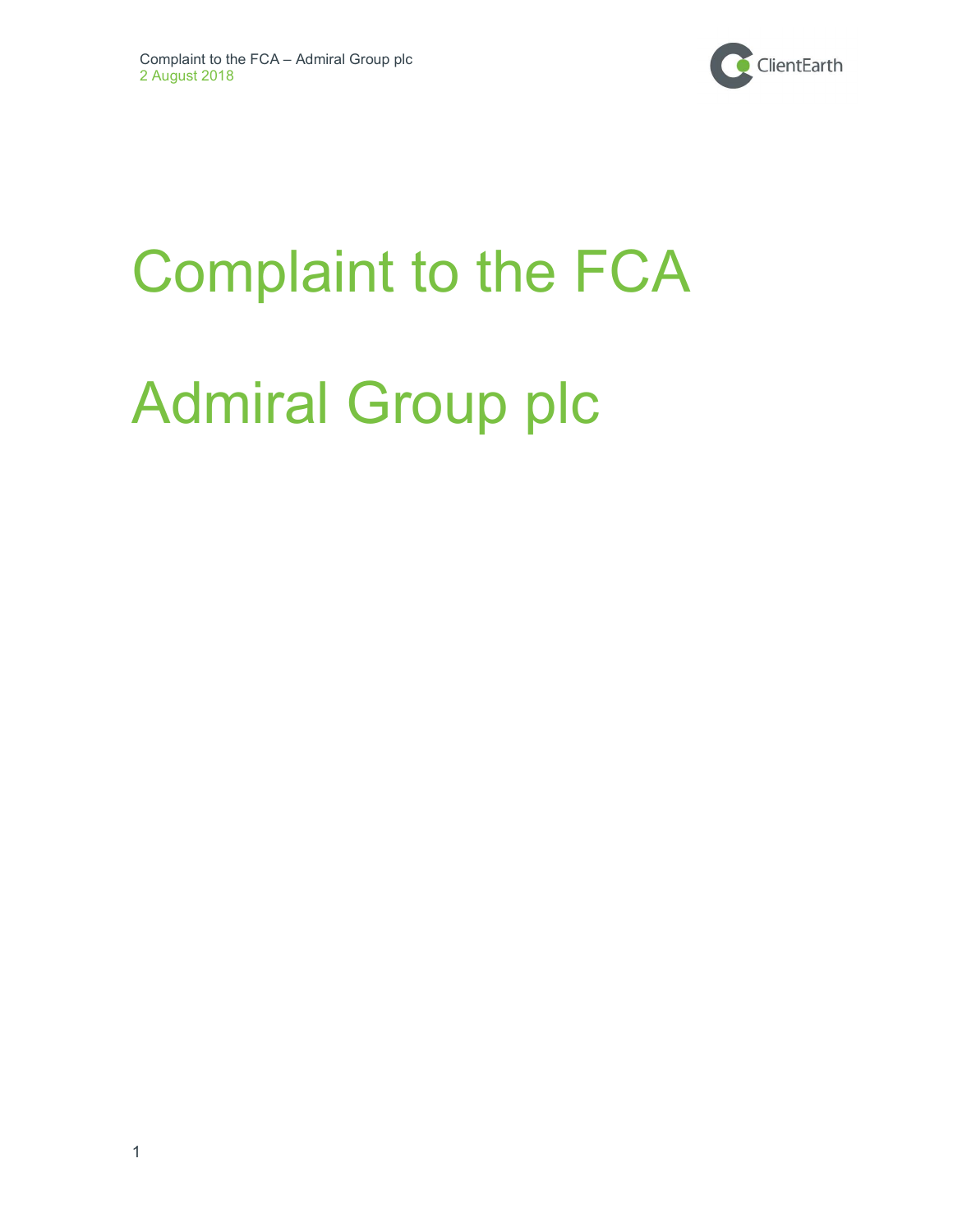

# Contents

| 1              |                                                                                         |
|----------------|-----------------------------------------------------------------------------------------|
| $\overline{2}$ |                                                                                         |
| 2.1            |                                                                                         |
| 2.2            |                                                                                         |
| 3              |                                                                                         |
| 3.1            | The Materiality of Climate-Related Financial Risks to the Motor and Household Insurance |
| 3.1.1          |                                                                                         |
|                |                                                                                         |
|                |                                                                                         |
|                | 3.1.4 Regulatory Recognition of the Risks posed by Climate Change  13                   |
| 3.1.4.1        |                                                                                         |
| 3.1.4.2        |                                                                                         |
| 3.1.4.3        |                                                                                         |
|                |                                                                                         |
| 3.2            |                                                                                         |
| 3.2.1          |                                                                                         |
| 3.2.2          |                                                                                         |
|                |                                                                                         |
| $\overline{4}$ |                                                                                         |
| 4.1            |                                                                                         |
| 5              |                                                                                         |
| 5.1.1          |                                                                                         |
| 6              |                                                                                         |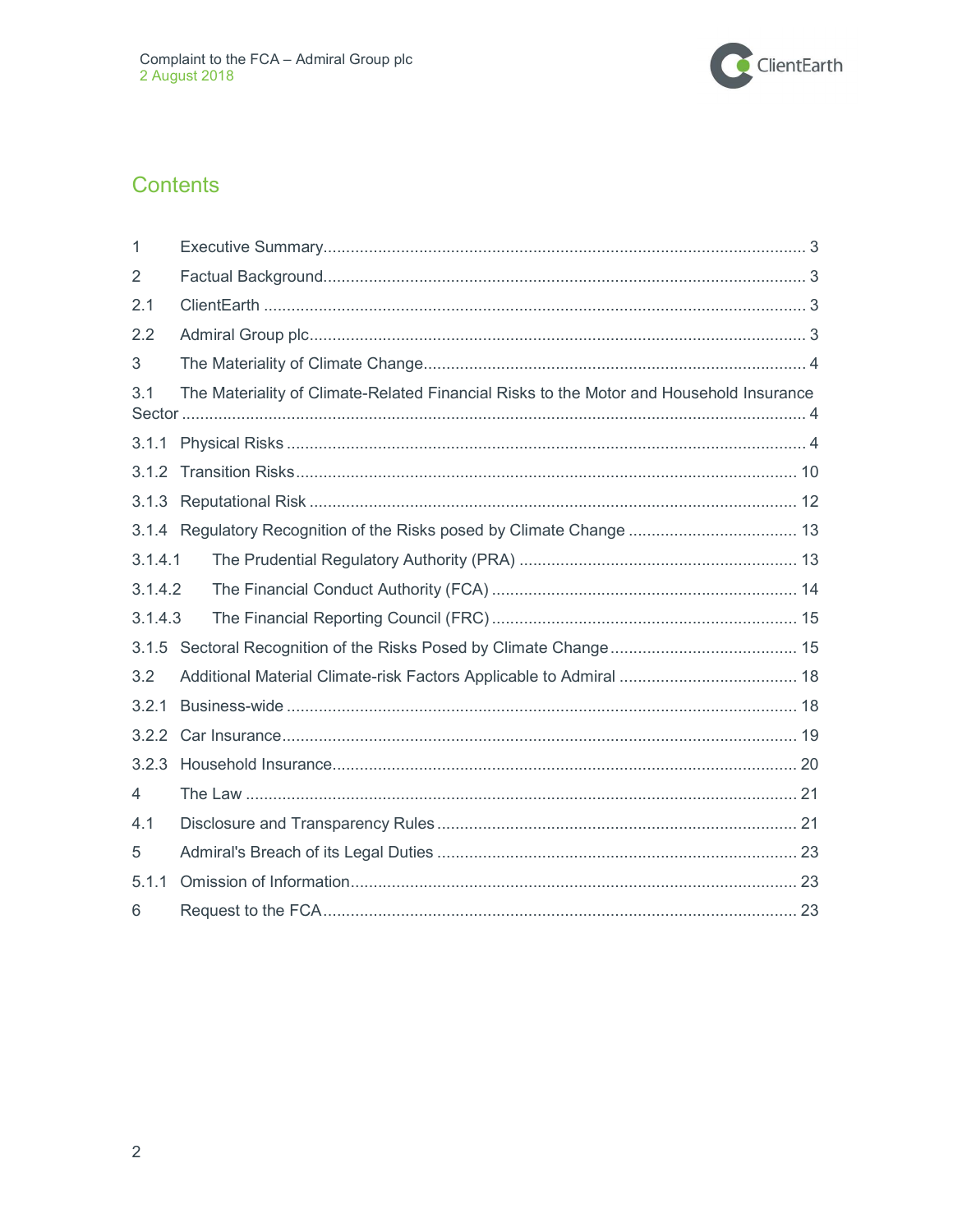

# 1 Executive Summary

- 1. Admiral Group plc ("Admiral") is a company providing motor and household insurance products and price comparison services through its operating subsidiaries. It is listed on the main market of the London Stock Exchange.
- 2. The purpose of this complaint (the "Complaint") is to bring two breaches of Admiral's legal duties to the attention of the Financial Conduct Authority ("FCA").
- Climate change is a principal risk affecting the motor and household insurance sector. Furthermore, Admiral's business model suggests it may be particularly vulnerable to certain climate change risks. An analysis of both the general and specific risks posed by climate change is presented in section (3) of this Complaint.
- Admiral is legally obliged to disclose the principal risks and uncertainties affecting its business in its annual report. A detailed discussion of the relevant provisions is given in section (4) of this Complaint.
- Notwithstanding the above, Admiral has failed to mention climate change in its annual report at all. As a result, it is in breach of its legal duties under DTR 1A.3.2 R and DTR 4.1.8 R of the Disclosure Guidance and Transparency Rules ("DTRs"). Details are given in section (5) of this Complaint.
- The FCA is responsible for enforcing the provisions of the DTRs. In turn, ClientEarth requests that the FCA i) imposes a financial penalty in an amount it considers appropriate, and ii) requires Admiral to publish information so as to rectify the deficiencies in its annual report.
- 7. In the alternative, ClientEarth requests that the FCA publicly censures Admiral for its failure to meet its legal duties. These submissions are detailed in section (6) of this Complaint.

# 2 Factual Background

## 2.1 ClientEarth

ClientEarth is a non-profit environmental law organisation based in London, Brussels, Warsaw and Beijing. ClientEarth's Climate Finance initiative analyses the legal implications of climate change-related risk for a wide spectrum of market participants, including insurance companies and regulators. We also engage and conduct advocacy with these stakeholders in relation to the specific and systemic risks of climate change.

## 2.2 Admiral Group plc

Admiral is a public limited company incorporated in England and Wales (Registered Company No 03849958) with offices in eight countries across the world. It provides car, van, travel and household insurance products, price comparison services, legal services and unsecured loans.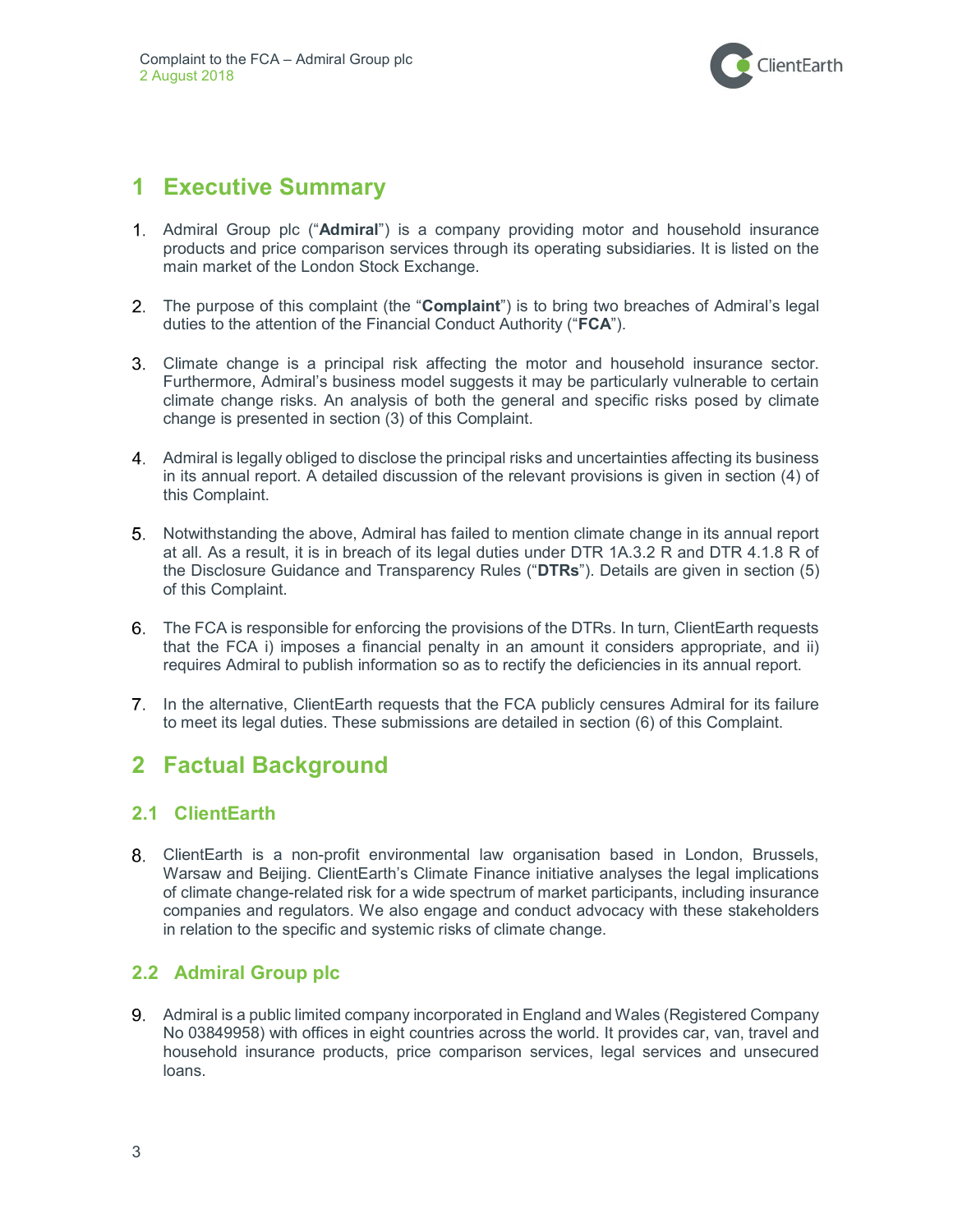

- Admiral has had a premium listing on the main market of the London Stock Exchange since 28 September 2004. Its shares are included in the FTSE 100 index.
- 11. This Complaint relates to the annual report produced by Admiral for the year ending 31 December 2017.

## 3 The Materiality of Climate Change

12. In order to understand whether Admiral has a legal duty to report on climate change-related financial risks, it is first necessary to understand the nature and extent of those risks. This section therefore considers how climate change-related risks are material to i) the insurance sector generally, and ii) Admiral specifically.

## 3.1 The Materiality of Climate-Related Financial Risks to the Motor and Household Insurance Sector

- 13. Over the last few years, there has been a growing awareness of the risks which climate change pose to the insurance sector.
- 14. The Prudential Regulatory Authority's ("PRA") seminal paper, "The Impact of Climate Change on the UK Insurance Sector<sup>11</sup> published in September 2015 provided an overview of some of these risks. Notably, its analysis suggested that "there is potential for climate change to present a substantial challenge to the business model of insurers" 2 .
- 15. The paper categorised the challenges posed by climate change into physical, transition, and liability risks. This Complaint shall adopt the same terminology and includes a short summary of physical and transition risks below, plus an additional discussion of reputational risk.
- Following these summaries, the recognition of these risks by financial regulators and the insurance sector shall be addressed.

#### 3.1.1 Physical Risks

- 17. The Intergovernmental Panel on Climate Change ("IPCC") is the pre-eminent global scientific authority on climate change. The IPCC anticipates that the impacts of climate change will include:
	- a. extreme precipitation events intensifying and becoming more frequent;
	- b. a continued rise in global sea levels leading to coastal flooding; and

<sup>&</sup>lt;sup>1</sup> Bank of England (2015). "The impact of climate change on the UK insurance sector: A Climate Change Adaptation Report by the Prudential Regulation Authority" September 2015.

<sup>&</sup>lt;sup>2</sup> Ibid, pg. 5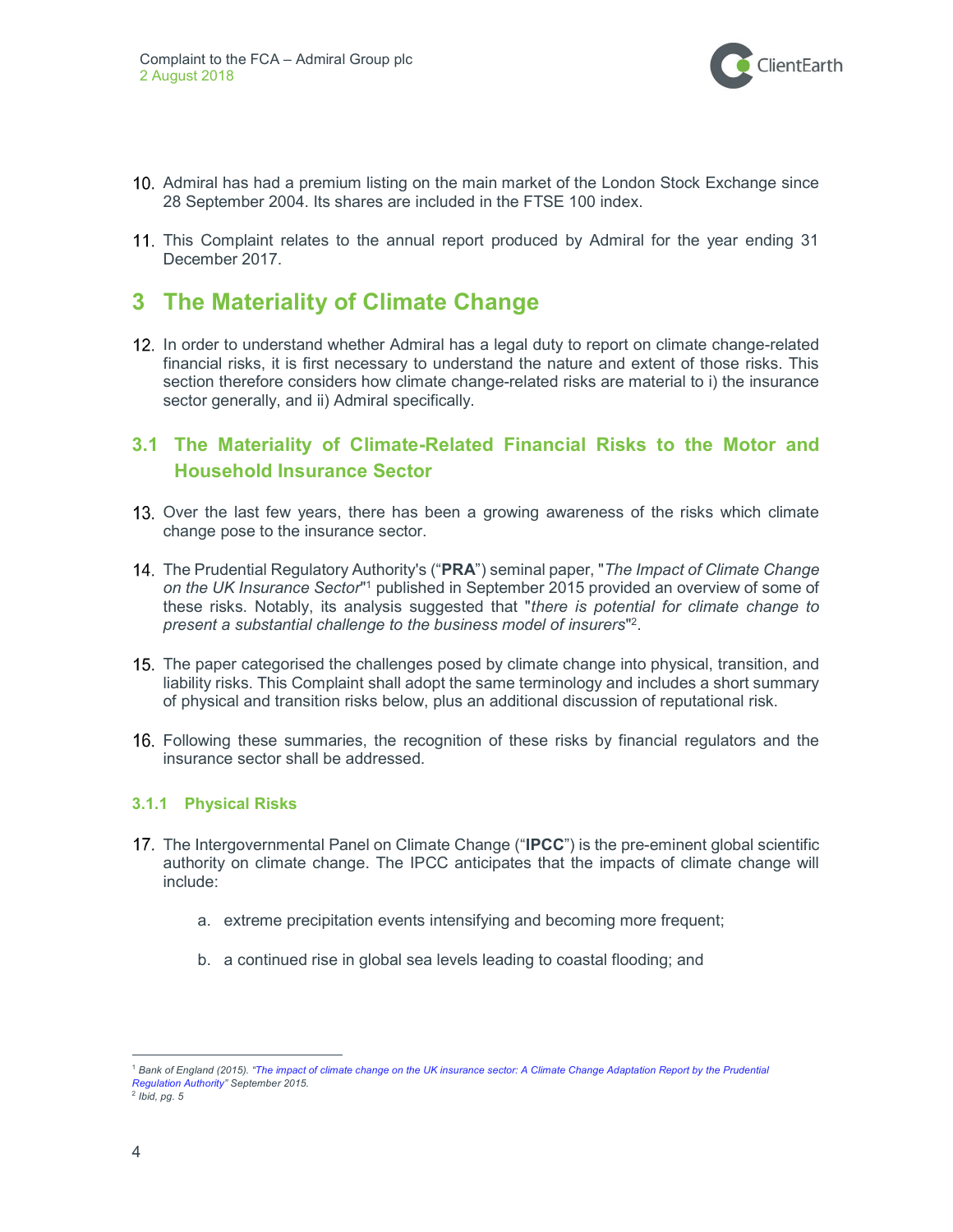

- c. more frequent heat waves which persist over longer durations, and increased prevalence of drought and wildfires.<sup>3</sup>
- 18. The broad scientific consensus is that increasing global temperatures will have a significant impact on weather-related natural catastrophes, and will account for an increasing proportion of natural catastrophe losses.<sup>4</sup>
- 19. The IPCC has identified key climate-related risks that span sectors and regions. An example is systemic risks arising from extreme weather events that lead to a breakdown of infrastructure networks and critical services.<sup>5</sup>
- All these risks are likely to lead to increased claims where they cause direct damage to insured property of all types – including vehicles. Attribution science is clearly showing that climate change is increasing the severity of the classes of events that impact insurance losses for car and property insurers.<sup>6</sup>
- Analysis by Swiss Re has shown that insured catastrophe losses from catastrophes in 2017 were the highest on record at around \$140 billion (£107 billion)<sup>7</sup>.<sup>8</sup>



Source: Swiss Re Institute (2018), sigma No 1/2018.

<sup>&</sup>lt;sup>3</sup> IPCC (2014) "Climate Change 2014: Synthesis Report. Contribution of Working Groups I, II and III to the Fifth Assessment Report of the Intergovernmental Panel on Climate Change [Core Writing Team, R.K. Pachauri and L.A. Meyer (eds.)]." IPCC, Geneva, Switzerland.

<sup>4</sup> Ibid. 5 Ibid pg. 65

<sup>&</sup>lt;sup>6</sup> For example, see Bulletin of the American Meteorological Society (2017). "State of the Climate in 2016 - Special Supplement to the Bulletin of the American Meteorological Society" Vol. 98, No. 8, August 2017, and Risser, M.D. and Wehner, M. F. (2017). "Attributable human-induced changes in the likelihood and magnitude of the observed extreme precipitation during Hurricane Harvey." Geophysical Research Letters, 44, 12,457 –12, 464. 7 All GBP £ figures in this Complaint are approximate based on an exchange rate of 1 USD = 0.763487 GBP.

 $^8$  Swiss Re Institute (2018), sigma No 1/2018. "Natural Catastrophes and Man-Made Disasters in 2017: A Year of Record-Breaking Losses"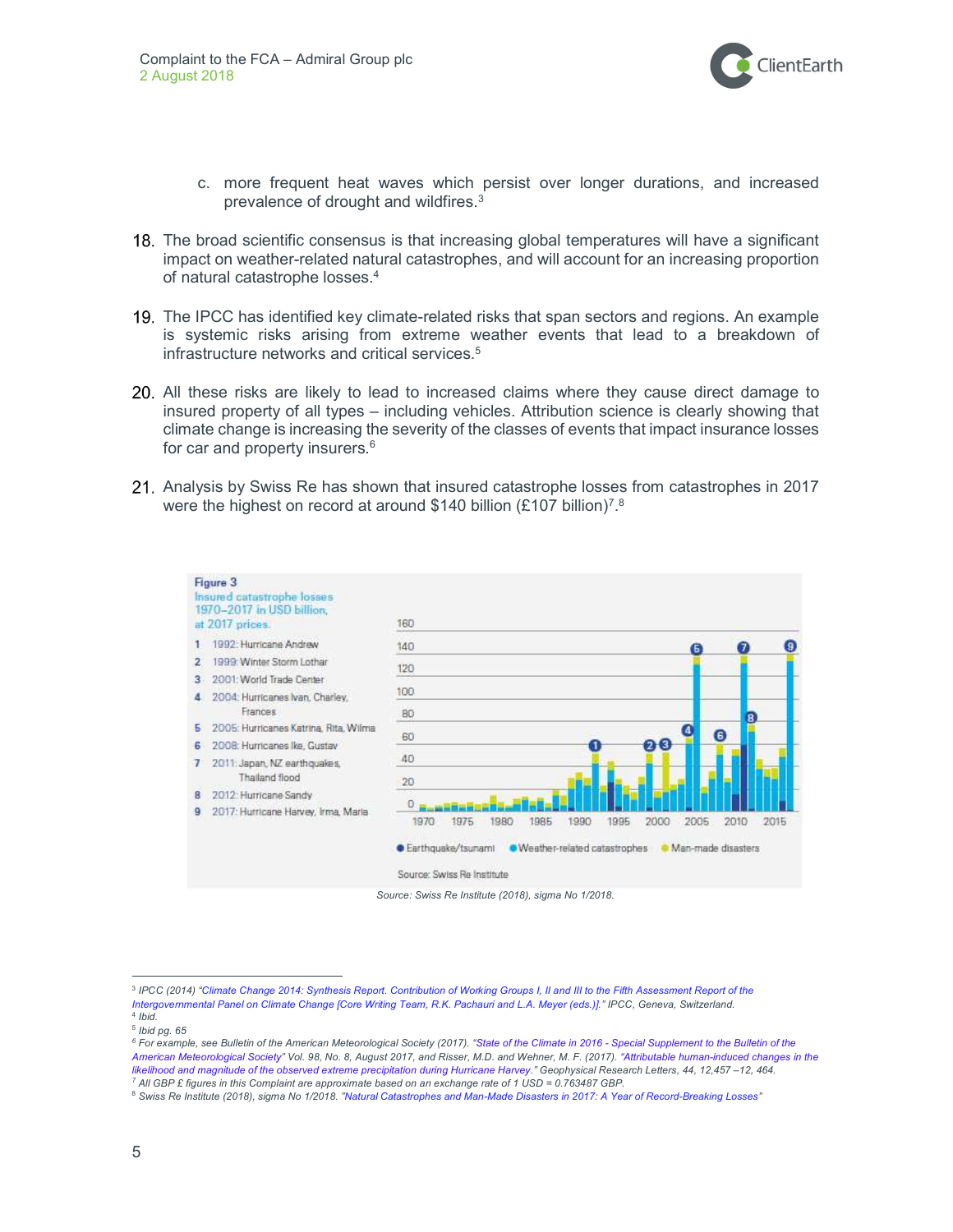

- 22. The insurance industry acknowledges that natural catastrophe claims are increasing and even discuss improvements in claims handling $9 -$  evidencing through action that climate change is necessitating changes to their business operations. In particular, it has been recognised that climate change has and will continue to impact both commercial and personal motor insurance profitability.<sup>10</sup>
- 23. The average individual motor loss from Hurricane Harvey was over \$19,000<sup>11</sup> (£14,500) and a report issued by the Texas Department of Insurance acknowledged over 200,000 motor claims were submitted from that storm alone. Over 65% of those claims were declared total loss claims<sup>12</sup>.
- 24. While the number of motor claims was lower than property claims, the actual paid losses were greater (see chart below). This demonstrates how motor insurers were disproportionately affected by Hurricane Harvey.





- 25. Whilst the nominal value of an average motor paid claim is less than a property claim, the sheer number of claims which are actually paid is far greater because flood damage is a covered peril under the motor line of business. As such, climate change impacted storm severity is particularly relevant to the motor insurance business.
- 26. In California, wildfires have resulted in similarly large numbers of property claims. In a data call issued by the California Insurance Commissioner to characterize claims arising out of the October 2017 fire season, it was revealed that the number of claims made for payable property insurance (approximately 5,700) was virtually the same as the number of motor claims payable (approximately  $6,100$ ).  $13$

<sup>11</sup> See https://www.insurancejournal.com/news/southcentral/2018/02/13/480405.htm

<sup>&</sup>lt;sup>9</sup> Property Casualty Insurers Association of America (2018). "Insurers Have Improved Their Catastrophe Claims Handling Capabilities"

<sup>10</sup> For example, see http://blog.amtrustgroup.com/policywire/how-climate-change-could-affect-the-commercial-auto-insurance-industry

<sup>&</sup>lt;sup>12</sup> Texas Department of Insurance (2018). "Hurricane Harvey Data Call: Presentation to the Senate Business and Commerce Committee". 23 January 2018.

<sup>13</sup> California Department of Insurance (2017). Claims data available at http://www.insurance.ca.gov/0400-news/0100-pressreleases/2017/upload/nr135Statewideclaims.pdf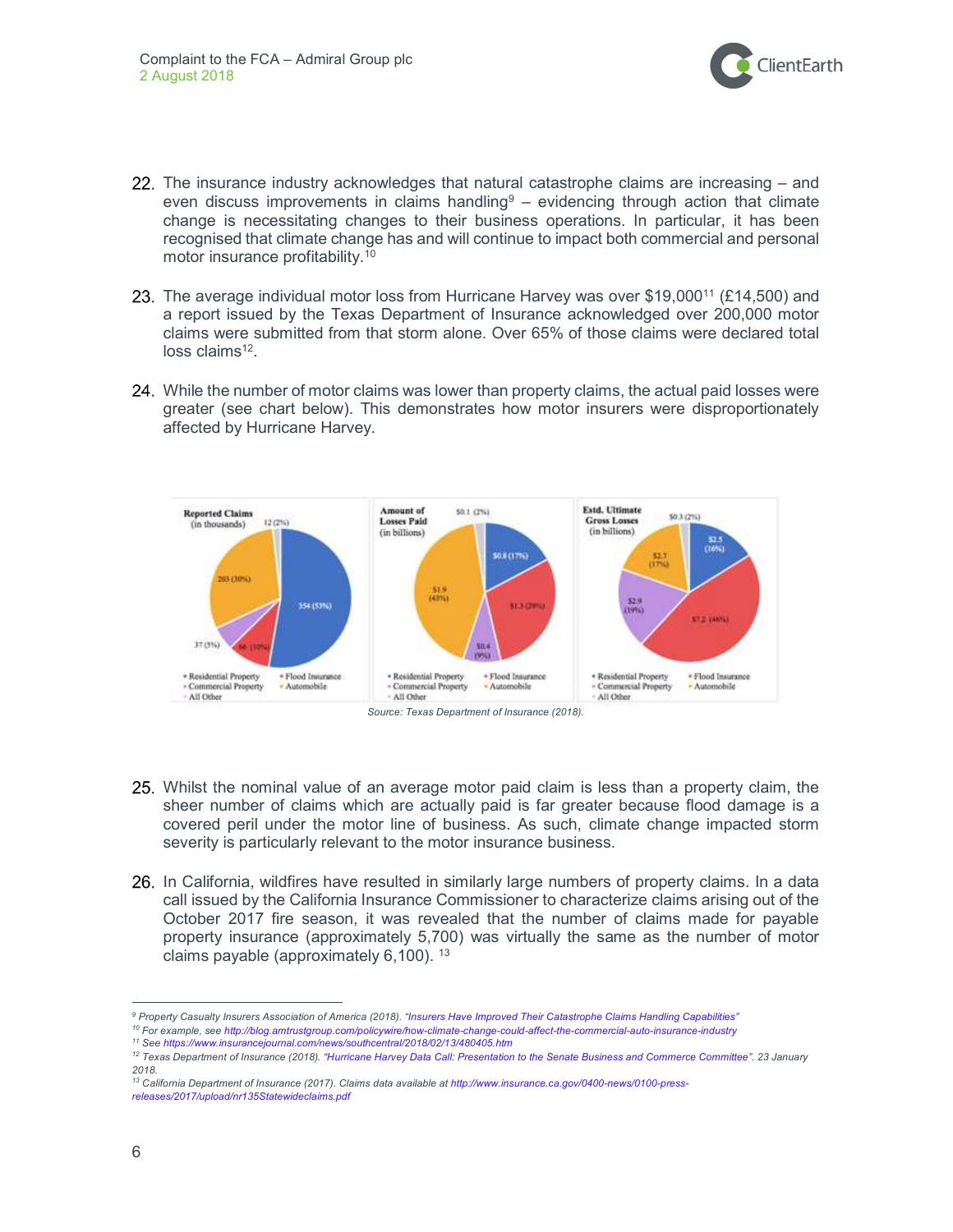

- 27. The UK also faces substantial physical risks from climate change. The Association of British Insurers ("ABI") recognises that five of the six wettest years on record have happened since 2000. Risks which would have been expected to happen only every 100 years, are now expected to occur every 80 years. Furthermore, a total of 4.4 million homes are at risk of river, coastal or surface water flooding.<sup>14</sup> This impacts not only buildings, but also the cars parked there which are often multiple.
- 28. In addition, the ABI warns that the UK faces more severe and costly windstorms. Analysis shows that a temperature increase of just a few degrees, as is predicted, could increase insured losses for high wind which could be 11% - 25% higher nationwide.<sup>15</sup>
- 29. Relevantly, insured assets are becoming highly concentrated in urban areas.<sup>16</sup> Coastal urban concentration of property value of all types – from homes to cars and more – increases expected urban claims loss.<sup>17</sup> This is demonstrated by the fact that urban concentration affected loss patterns in the aftermath of Hurricane Harvey.<sup>18</sup>
- 30. For urban areas in particular, the IPCC states that "*climate change is projected to increase* risks for people, assets, economies and ecosystems, including risks from heat stress, storms and extreme precipitation, inland and coastal flooding, landslides, air pollution, drought, water scarcity, sea level rise and storm surges."<sup>19</sup>
- Such risks have significant financial ramifications. This financial impact is highlighted in the Lloyds' City Risk Index which discussed the economic consequences of climate change for the cities in its index. It anticipates that climate events will cost those cities \$122.98 billion (£93.85 billion) every year.<sup>20</sup>
- 32. Recent weather events provide an insight into the magnitude of the problem. Lloyd's of London estimated that the storm surge from Hurricane Sandy increased surge losses by 30% due to the 20 cm sea level rise since 1950.<sup>21</sup>
- 33. Furthermore, we know that the storm surge from Hurricane Sandy contributed significantly to the overall insured losses. For residential claims, insured losses were roughly split between wind and flood damage. However, for commercial claims, approximately 65 – 70% of insured losses were caused by flood.<sup>22</sup>
- 34. The insured loss of Hurricane Sandy was reported as being \$35 billion (£27 billion).<sup>23</sup> A conservative estimate therefore suggests that sea level rise due to climate change increased insured losses by at least \$5 billion (£4 billion). Swiss Re estimate that if sea levels rise by 0.25 metres by 2050, extreme flood losses will almost double as shown below.<sup>24</sup>

- 15 See ABI commentary at https://www.abi.org.uk/news/news-articles/2017/10/its-an-ill-wind--30-years-on-from-the-1987-great-storm-the-uk-faces-
- more-severe-and-costly-windstorms/ and their full report "UK Windstorms and Climate Change" dated 31 January 2017.

<sup>14</sup> See https://www.abi.org.uk/products-and-issues/topics-and-issues/climate-change/

<sup>&</sup>lt;sup>16</sup> ClimateWise (2017). "Insurable Cities: ClimateWise Principles Independent Review 2017" University of Cambridge Institute for Sustainability Leadership and PwC.

<sup>17</sup> For example, see https://www.iii.org/article/spotlight-on-catastrophes-insurance-issues

<sup>&</sup>lt;sup>18</sup> Texas Department of Insurance (2018).

<sup>19</sup> IPCC, 2014. Pg. 69

<sup>&</sup>lt;sup>20</sup> Lloyd's of London (2018). "Lloyd's City Risk Index: Executive Summary".

 $21$  Lloyd's of London (2014). "Catastrophe modelling and climate change.

<sup>&</sup>lt;sup>22</sup> Swiss Re Institute (2013), sigma No 2/2013. "Natural catastrophes and man-made disasters in 2012: A year of extreme weather events in the US".

 $23$  Ihid.

<sup>24</sup> Ibid, pg. 15.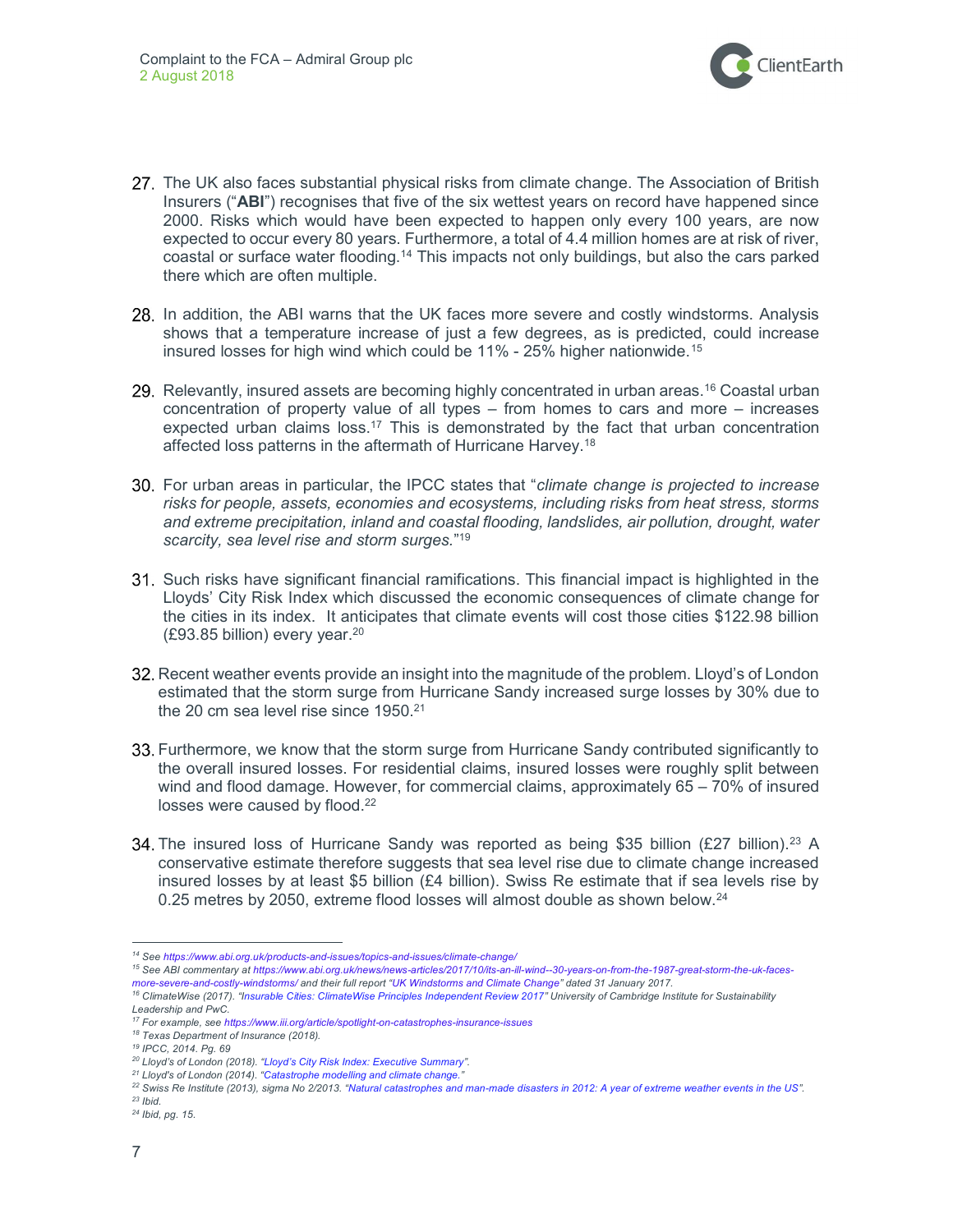



Source: Swiss Re Institute (2018), sigma No 1/2018.

- 35. In the same vein, the Union of Concerned Scientists ("UCS") recently published a report which found that sea level rise will put billions of dollars of property, and the motors garaged there by implication, at risk. Their analysis concludes that more than 300,000 of today's homes and commercial properties in the coastal United States are at risk of chronic disruptive flooding within the next thirty years.<sup>25</sup> The threat to coastal property has been recognised for decades. Television reports as far back as 1958 discuss the potential consequences of continued greenhouse gas emission on coastal cities in the United States such as Miami.<sup>26</sup>
- These combined impacts have profound consequences for insurers. Maurice Tulloch, the Chief Executive Officer International Insurance for Aviva, has remarked that "the exponential increase in risk exposure, in many global cities, is undermining large parts of our existing business model. The cost of extending sustainable insurance cover is now simply not affordable in many places. A proactive response is required."<sup>27</sup>
- 37. However, climate change is not only likely to result in increased claims for property and motor damage. Climate change may also affect insurers' investment portfolios.
- For instance, the value of real estate is expected to fall in flood-prone areas. The UCS concluded that "the cliff's edge of a real estate market deflation due to flooding and sea level rise is already visible for many communities".<sup>28</sup>
- Additionally, climate change will also impact supply chains, distribution networks, customers and markets.<sup>29</sup> Disruption from extreme weather events could lead to bond defaults or share

<sup>&</sup>lt;sup>25</sup> Union of Concerned Scientists (2018). "Underwater: Rising Seas, Chronic Floods, and the Implications for US Coastal Real Estate". Pg. 25.

<sup>26</sup> John Englander, 2018. "Amazing 1958 Two-Minute TV Clip About Climate Change." Accessed via https://www.linkedin.com/pulse/amazing-1958-twominute-tv-clip-climate-change-john-englander/ on 10 July 2018.

<sup>27</sup> ClimateWise (2017), pg 4.

<sup>&</sup>lt;sup>28</sup> Union of Concerned Scientists (2018). "Underwater: Rising Seas, Chronic Floods, and the Implications for US Coastal Real Estate". Pg. 25.

<sup>&</sup>lt;sup>29</sup> European Bank for Reconstruction and Development (2018). "Advancing TCFD guidance on physical climate risks and opportunities.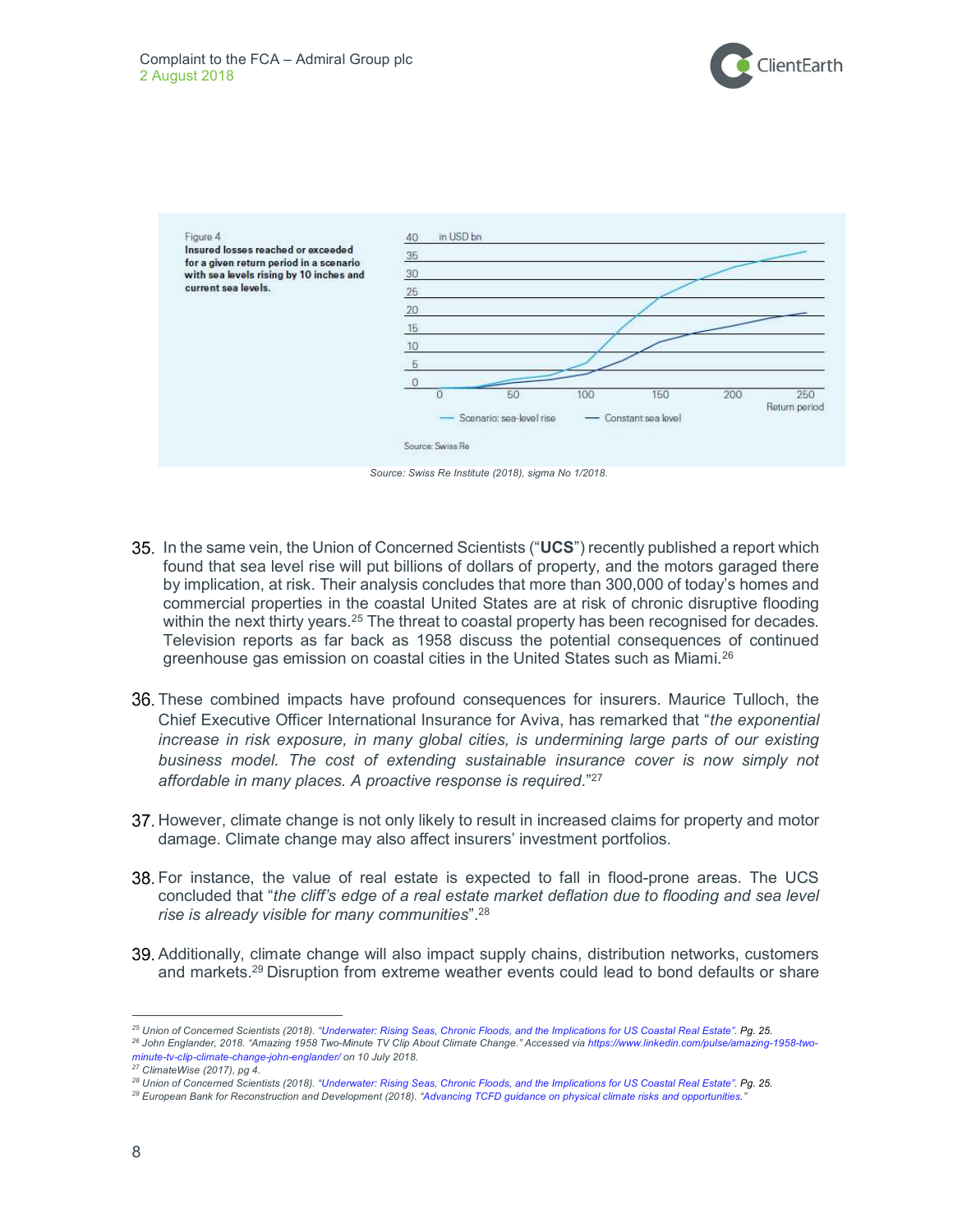

price reductions.<sup>30</sup> Given the global nature of the supply chain in many sectors, the impact could be profound.

40. In many cases, companies have a poor understanding of the exposure that their supply chains have to extreme weather events. Nick Wildgoose, the Global Supply Chain Product Leader of Zurich Insurance Group, states that:

"Most companies in our interconnected world depend fundamentally on their supply chain. There's hardly anybody running industry now that doesn't. And I'm afraid to say that many of these companies still fail to understand where their critical suppliers are, from an extreme-weather point of view."31

- A recent example is the catastrophic flooding in Thailand during 2011. The floods resulted in extensive damage to commercial properties and business interruption losses. The high losses were ascribed to a combination of the following factors:
	- a. Thailand's role in the global manufacturing supply chain;
	- b. the scale of the affected areas;
	- c. a high concentration of property values;
	- d. high insurance penetration; and
	- e. insufficient pre-disaster preparedness.<sup>32</sup>
- Furthermore, credit downgrades are anticipated for municipalities that do not engage in addressing climate change threats. Local governments are considered more likely to default where they suffer direct financial losses due to climate change and sea level rise, combined with a decreasing tax base resulting from water hazards. 33
- 43. These risks are highly relevant to insurers as they may detrimentally impact their investments. This could result from downgrades to national bonds, municipal bonds and corporate bonds due to an increased likelihood of default. There may also be sharp reductions in the value of climate-vulnerable companies and real estate. Finally, climate change may significantly increase the risk of investments which are secured against real estate.
- 44. The correlation of these risks on both sides of the balance sheet only compounds the problem. The credit rating agency, Moody's, considers that this correlation results in a negative credit impact for P&C (re)insurers. Their view is that "the property and casualty (P&C) insurance and

<sup>30</sup> Bank of England, 2015.

<sup>31</sup> "Interconnected Risks Put Global Businesses in Path of Extreme Weather Events" Bloomberg 6 June 2018. Accessed via https://www.bloomberg.com/news/sponsors/zurich/interconnected-risks-put-global-businesses-in-path-of-extreme-weatherevents/?adv=6712&prx\_t=1LgDAAAAAAFEANA on 10 July 2018.

 $32$  Swiss Re Institute (2012), sigma no 2/2012. "Natural catastrophes and man-made disasters in 2011: historic losses surface from record earthquakes and floods".

<sup>33</sup> Miller, John A., (2018). "Credit Downgrade Threat as a Non-regulatory Driver for Flood Risk Mitigation and Sea Level Rise Adaptation" Master of Environmental Studies Capstone Projects. 73.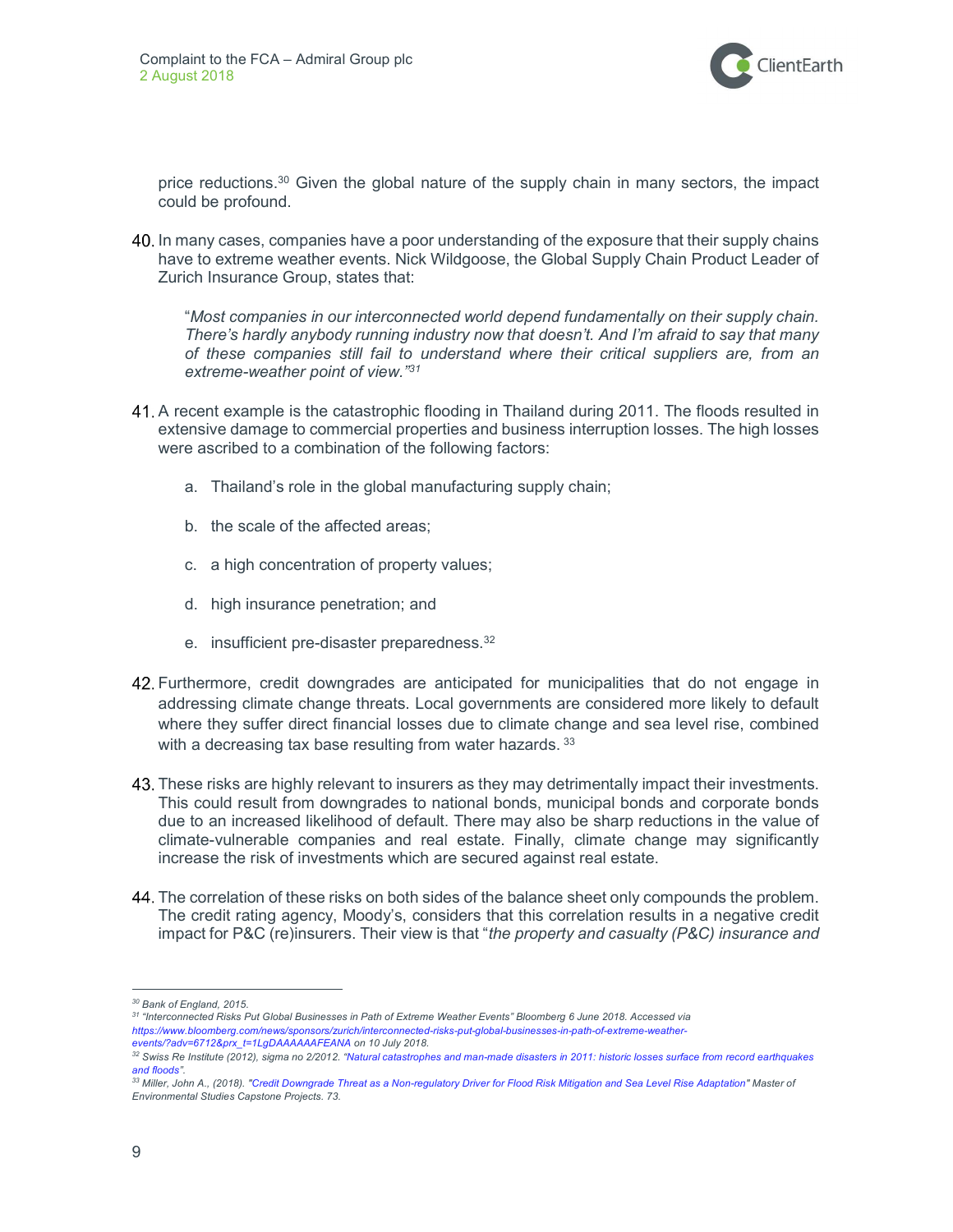

reinsurance sector have significant exposure to the economic consequences of climate change."34

Consequently, the physical risks from climate change go to the heart of insurance. As ClimateWise have recognised, "growing physical risks driven by climate change and an increasing population vulnerable to these risks means insurers need to rethink the traditional insurance model".<sup>35</sup>

#### 3.1.2 Transition Risks

- The Paris Agreement entered into force in 2016 and set out a global action plan to curb dangerous climate change by holding increases in global average temperature to well below  $2^{\circ}$ C, and to pursue efforts to limit the temperature increase to 1.5 $^{\circ}$ C.
- If the world is to achieve the objectives of the Paris Agreement, a significant shift in the trajectory of carbon emissions will be required.<sup>36</sup> This transition to a low carbon economy could have a significant impact on the value of financial assets and their capital returns. These could result from policy changes, legal actions, technological changes, market responses, and reputational considerations.<sup>37</sup>
- 48. Such a transition would result in a wealth of business opportunities for many sectors.<sup>38</sup> However, it also poses serious challenges to certain sectors who do not or cannot adapt.
- In particular, the fossil fuel industry faces significant stranded asset risks as a result of the transition to a low-carbon economy. Stranded assets can be defined as assets which become obsolete or non-performing, leading to premature write-downs, devaluation or conversion to liabilities.<sup>39</sup>
- To put this into context, a study from University College London concluded that to have a 50% chance of limiting warming to  $2^{\circ}$ C, 33% of oil reserves, 50% of gas reserves, and 80% of coal reserves should remain unused.<sup>40 41</sup> Such assets are therefore especially vulnerable to being written off and becoming stranded assets.
- The most striking example is that of coal. In recent years, US coal has been in drastic decline. Between 2008 and 2016, coal production fell by 38%. As a result, its share of energy generation in the US fell from 50% to 30% within the same period.<sup>42</sup>

 $\overline{a}$ <sup>34</sup>Moody's (2018). "Sector In-Depth: P&C Insurance and Reinsurance – Global. Climate change risks outweigh opportunities for P&C (re)insurers." 14 March 2018.

<sup>35</sup> ClimateWise (2017), pg 5.

<sup>36</sup> International Energy Agency (2017). "Energy Technology Perspective 2017: Catalysing Energy Technology Transformations, Executive Summary".

<sup>37</sup> Kepler Cheuvreux Transition Research (2018). "Investor Primer to Transition Risk Analysis: Summary". Climate Scenario Compass: Climate Change & Natural Capital. 31 January 2018.

<sup>38</sup> Task Force on Climate-related Financial Disclosures (2017). "Recommendations of the Task Force on Climate-related Financial Disclosures". June 2017.

<sup>&</sup>lt;sup>39</sup> Caldecott, B. (2017). "Introduction to special issue: stranded assets and the environment" Journal of Sustainable Finance & Investment Volume 7, 2017 – Issue 1: Stranded Assets and the Environment.

<sup>40</sup> McGlade, C. & Ekins, P. (2015). "The geographical distribution of fossil fuels unused when limiting global warming to 2°C" Nature volume 517, 187– 190. 08 January 2015.

<sup>41</sup> Indeed, this assessment may be conservative in light of the fact that the Paris Agreement in fact aims to keep global temperature increases "well below"  $2^{\circ}$ C, rather than simply limiting them to  $2^{\circ}$ C.

<sup>42</sup> David, Schlissel, IEEFA (2018). "Can the US coal industry come back", Forum, Issue 111, The Oxford Institute for Energy Studies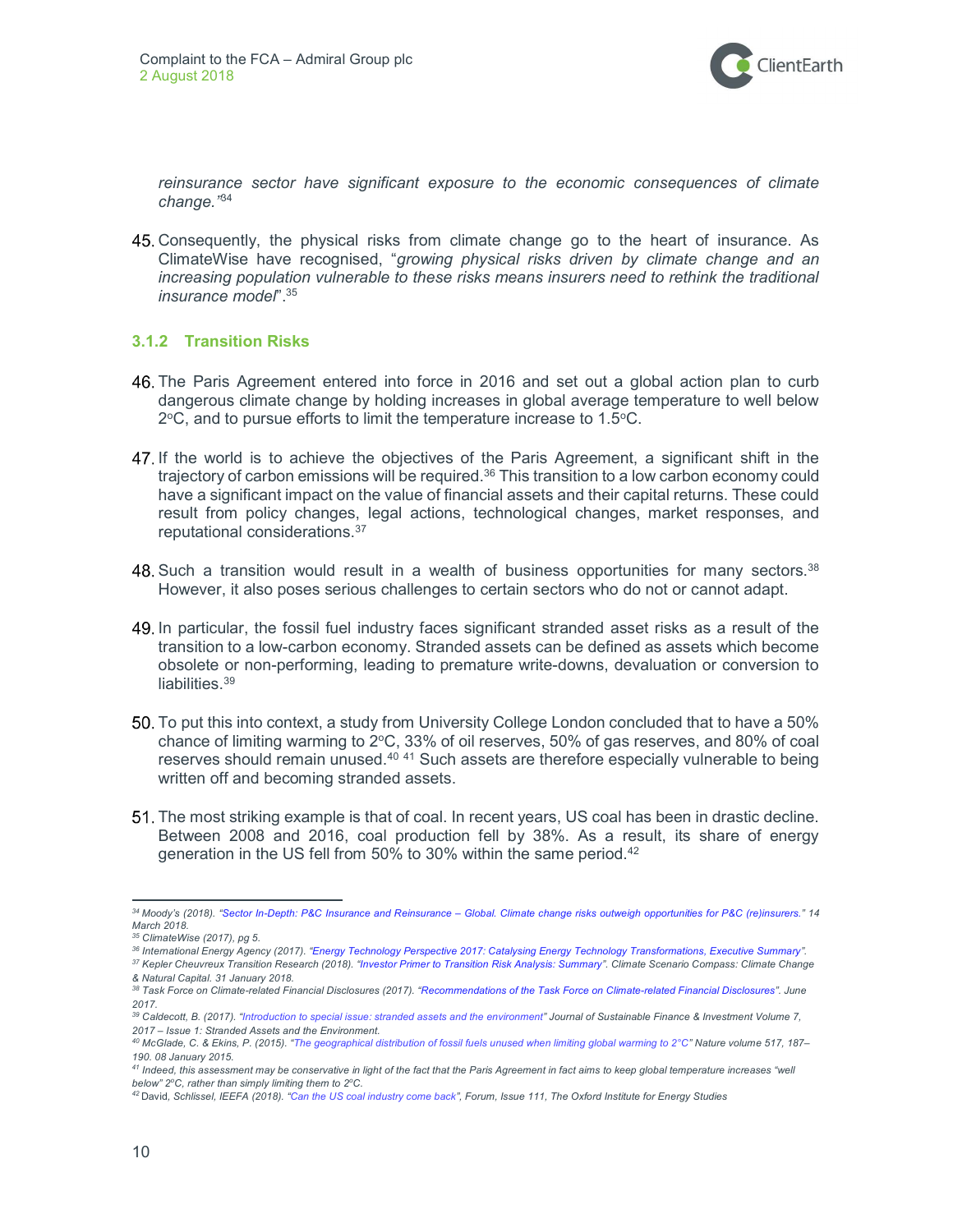

- Financial analysts do not expect this picture to change, despite the actions of the Trump Administration, due to competitive pressure from natural gas and renewables.<sup>43</sup> Carbon Tracker estimates that the total stranded asset value for US coal owners is \$104 billion (£79 billion) for the period to 2035 under the International Energy Agency's "Beyond 2°C Scenario".<sup>44</sup>
- 53. These issues are not unique to the US. Carbon Tracker has also found that 54% of operating coal capacity in Europe is cash flow negative today, increasing to 97% by 2030. This makes units reliant on lobbying to secure capacity market payments and avoid air pollution regulations.<sup>45</sup>
- 54. However, the fossil fuel sector is not the only sector which is exposed to transition risks. Many other sectors may also be significantly affected.
- For instance, it is anticipated that the world's biggest meat and dairy companies could surpass major fossil fuel companies as the largest climate polluters in the world within the next few decades. The top five meat and dairy corporations are already responsible for more annual greenhouse gas emissions than ExxonMobil, Shell or BP.<sup>46</sup> This footprint exposes the sector to potential changes in policy, technology, and consumer preferences in much the same way as the fossil fuel industry.
- 56. Overall, research suggests that the combined exposure to sectors that could be affected by the climate and energy transition is about 45 – 47% of equity portfolios. However, the same research also concludes that climate-related risks tend not to be fully captured or priced in by current financial models, analyses, or recommendations.<sup>47</sup>
- 57. As a result, the Bank of England has warned that "a wholesale reassessment of prospects, as climate-related risks are re-evaluated, could destabilise markets, spark a pro-cyclical crystallisation of losses and lead to a persistent tightening of financial conditions: a climate Minsky moment."<sup>48</sup>
- 58. It is often assumed that these risks are contingent on governments adopting Paris-compliant policies. However, a recent study concludes that this risk exists as a result of our current technological trajectory, regardless of whether new climate policies are adopted. Nevertheless, new climate policies may amplify the impact.<sup>49</sup>
- Consequently, it is estimated that losses from stranded fossil fuel assets alone could amount to a discounted global wealth loss of  $$1 - $4$  trillion (£0.8 - £3 trillion), with some regions being disproportionately affected.<sup>50</sup>
- The timeframe for these risks to crystallise is inherently uncertain and could be unexpectedly abrupt. A recent survey found that the fund management sector agreed that transition risk will

50 Ibid.

 $\overline{a}$ <sup>43</sup> Ibid.

<sup>44</sup> Carbon Tracker Initiative (2017). "No country for coal gen: Below 2°C and regulatory risk for US coal power owners". September 2017.

<sup>45</sup> Carbon Tracker Initiative (2017). "Lignite of the living dead: Below 2°C scenario and strategy analysis for EU coal power investors". December 2017. <sup>46</sup> Institute for Agriculture & Trade Policy and GRAIN (2018). "Emissions impossible: How big meat and dairy are heating up the planet".

<sup>47</sup> Kepler Cheuvreux Transition Research (2018).

<sup>48</sup> Speech by Mark Carney, Governor of the Bank of England. "A Transition in Thinking and Action" 6 April 2018.

<sup>49</sup> J.-F. Mercure et al. (2018) "Macroeconomic Impact of Stranded Fossil Fuel Assets." Nature Climate Change, Volume 8, pgs. 588–593.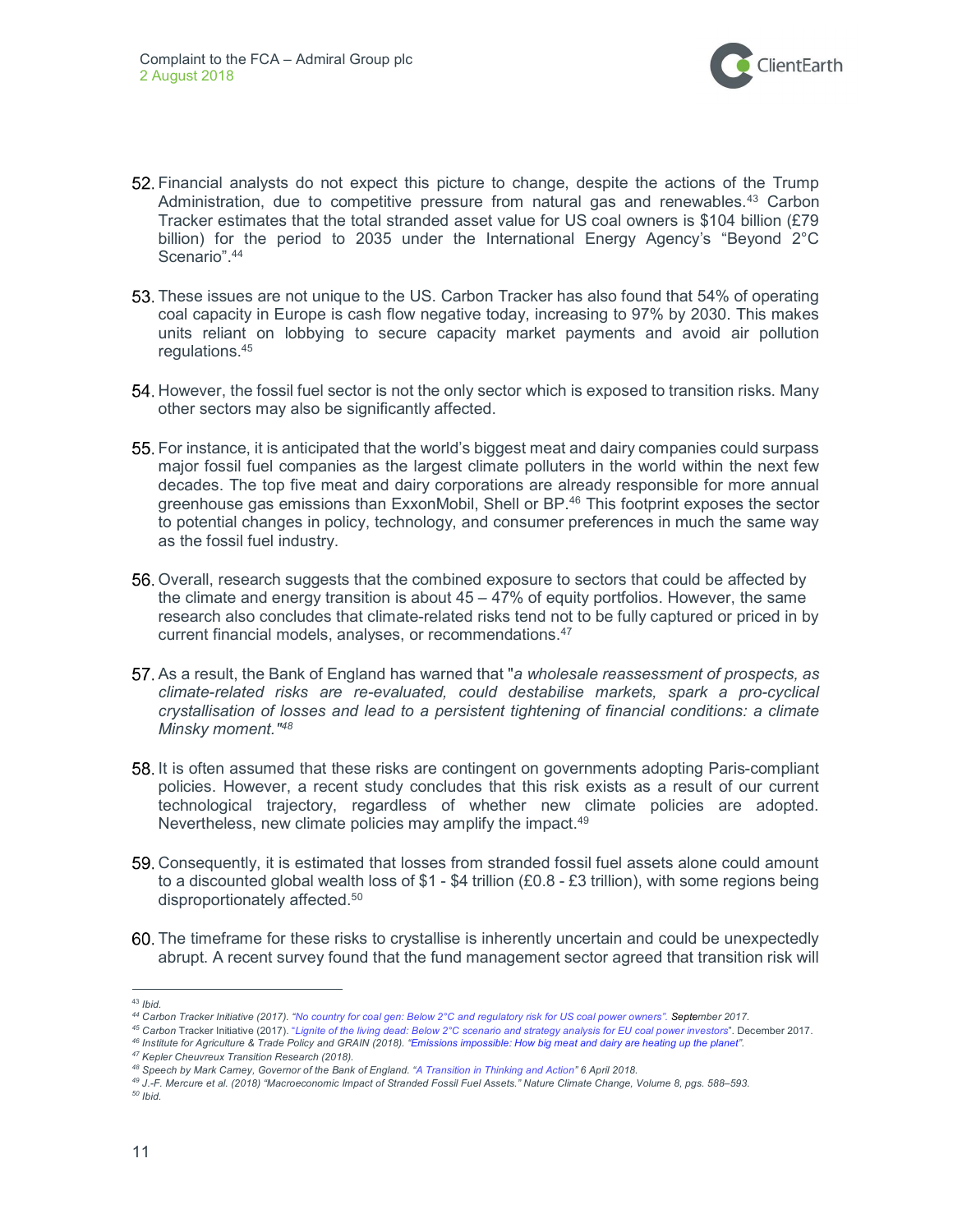

significantly affect oil company valuations in the next five years, while 90% expected at least one risk to significantly impact valuation within two years.<sup>51</sup> Climate change therefore presents a short, medium and long-term risk.

- Partly as a response to concerns raised by the Bank of England, Lloyd's of London released a report on how stranded asset risk may affect the assets and liabilities of the (re)insurance sector. Their view was that "physical environmental change and societal response to these changes could potentially strand entire regions and global industries within a very short timeframe, with direct and indirect impacts on international insurance markets."<sup>52</sup>
- A recent analysis was also conducted by the California Department of Insurance with regard to insurers' investments.
- This analysis revealed that Californian insurers were heavily exposed to the stranded asset risks associated with coal as their portfolios were consistent with a trajectory of six degrees of warming.<sup>53</sup> This over exposure is unlikely to be confined to Californian insurers, and insurers globally should be assessing and managing their exposure to high-risk sectors such as coal.
- 64. Transition risks are therefore a material business risk for insurance companies, including motor and household insurers, which must be identified, managed and disclosed to investors.

#### 3.1.3 Reputational Risk

- The role that the insurance industry plays in financing the fossil fuel sector is coming under increased public scrutiny. Prominent civil society movements, such as the Unfriend Coal campaign, are insisting that insurance and reinsurance companies cease facilitating projects that fuel climate change. To date, this mounting pressure has led to a tide of new restrictions on their investment activities.<sup>54</sup>
- Unfriend Coal estimates that nearly half of the global reinsurance market has now divested from coal. Reinsurers such as Hannover Re, Swiss Re, Munich Re, SCOR, and Lloyd's have all introduced divestment policies within the last year or two.<sup>55</sup>
- Overall, seventeen (re)insurers are reported to have adopted divestment policies in respect of joint assets over \$6 trillion (£4.5 trillion). Unfriend Coal estimates that \$30 billion (£23 billion) has been withdrawn from the coal sector as a result.<sup>56</sup>
- 68. These developments are notable for several reasons:
	- a. First, insurers who remain engaged in such activities are likely to become targeted by campaigners which could result in direct reputational damage. As increasingly

<sup>&</sup>lt;sup>51</sup> UKSIF and the Climate Change Collaboration (2018). "Not long now: Survey of fund managers' responses to climate-related risks facing fossil fuel companies" April 2018.

<sup>&</sup>lt;sup>52</sup> Lloyd's of London (2017). "Stranded Assets: the transition to a low carbon economy. Overview for the insurance industry." Emerging Risk Report 2017, Innovation Series: Society and Security.

<sup>53</sup> California Department of Insurance. Analysis available at https://interactive.web.insurance.ca.gov/apex\_extprd/f?p=250:70

<sup>54</sup> "The beginning of the end for coal investment and underwriting". Published by Insurance ERM on 19 April 2018.

<sup>55</sup> Unfriend Coal (2018). "Close to half global reinsurance market divests from coal" 19 June 2018. Accessible via https://unfriendcoal.com/2018/06/19/close-to-half-global-reinsurance-market-divests-from-coal/

 $56$  Ibid.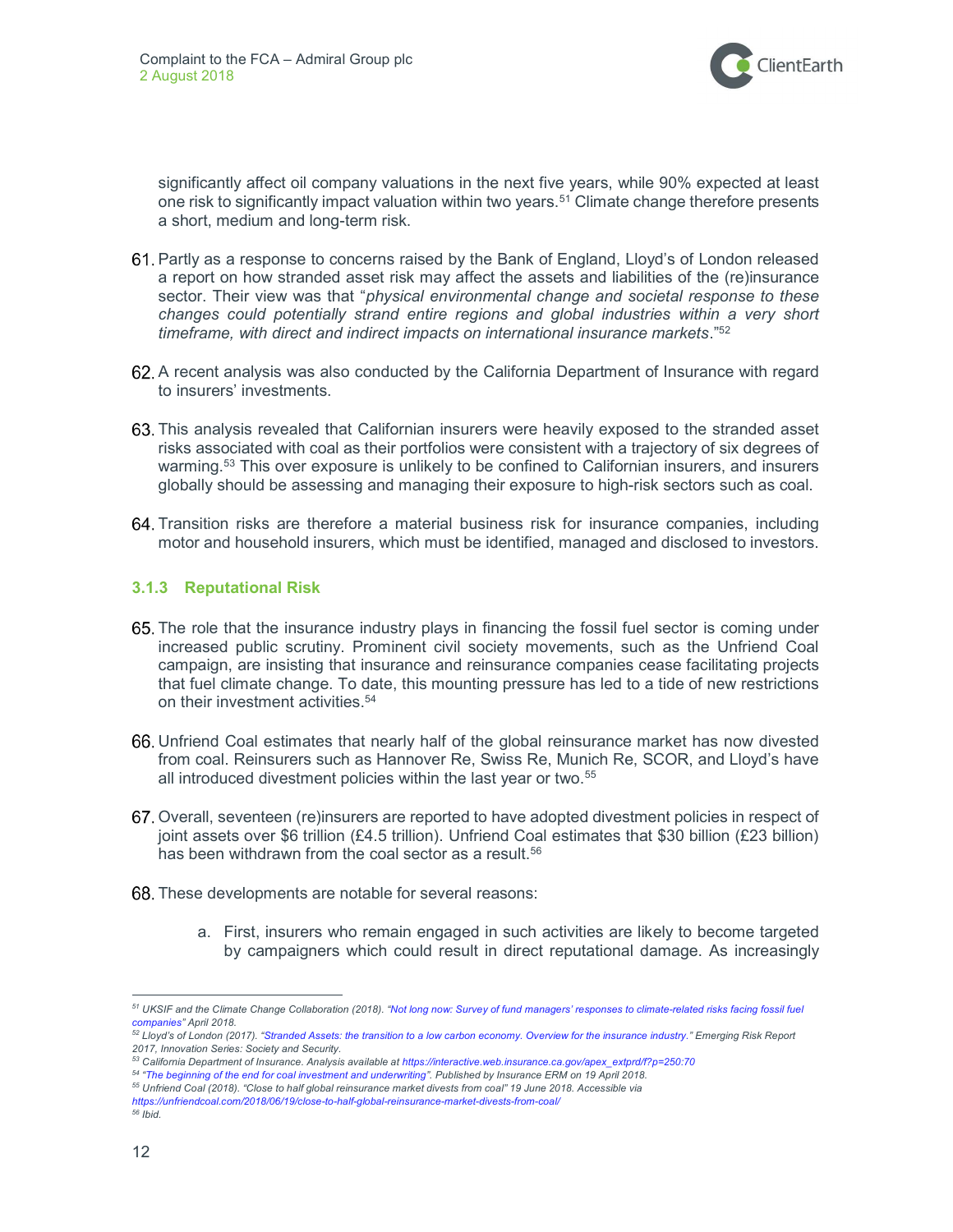

ambitious policies are adopted, laggards may find it challenging to justify their inaction.

b. Second, they are indicative of a growing movement away from activities and investments that are contrary to the aims of the Paris Agreement. For a large part, this can be seen as a response to reputational risk. As such, reputational pressure may be a key driver of the transition risks discussed in section 3.1.2 above.

#### 3.1.4 Regulatory Recognition of the Risks posed by Climate Change

Given the substantial challenges detailed above, climate change is a rising priority on the regulatory agenda. The risks associated with climate change and their impacts have been noted by three of the major financial regulators in the United Kingdom: the Prudential Regulatory Authority, the Financial Conduct Authority, and the Financial Reporting Council. These are discussed in turn below.

#### 3.1.4.1 The Prudential Regulatory Authority (PRA)

- The PRA is responsible for the prudential regulation of financial institutions including insurance companies. Over the last few years, the PRA has been increasingly vocal about the financial risks posed by climate change.
- Paul Fisher, then the Executive Director of Insurance Supervision at the PRA, identified some of the financial risks associated with climate change in a speech in early 2015. He commented that:

"insurers, as long term investors, are also exposed to changes in public policy as this affects the investment side. One live risk right now is of insurers investing in assets that could be left 'stranded' by policy changes which limit the use of fossil fuels. As the world increasingly limits carbon emissions, and moves to alternative energy sources, investments in fossil fuels and related technologies – a growing financial market in recent decades – may take a huge hit. There are already a few specific examples of this having happened."<sup>57</sup>

72. The governor of the Bank of England, Mark Carney, expanded on the financial stability risks associated with climate change in a speech at Lloyd's of London in 2015.<sup>58</sup> In this speech he discussed physical, transition and liability risks facing the insurance sector. Carney remarked that:

 "Insurers are therefore amongst those with the greatest incentives to understand and tackle climate change in the short term. Your motives are sharpened by commercial concern as capitalists and by moral considerations as global citizens."

<sup>&</sup>lt;sup>57</sup> Speech by Paul Fisher (2015), 'Confronting the challenges of tomorrow's world', 3 March 2015.

<sup>58</sup> Speech by Mark Carney (2016), "Breaking the Tragedy of the Horizon – climate change and financial stability" 29 September 2015.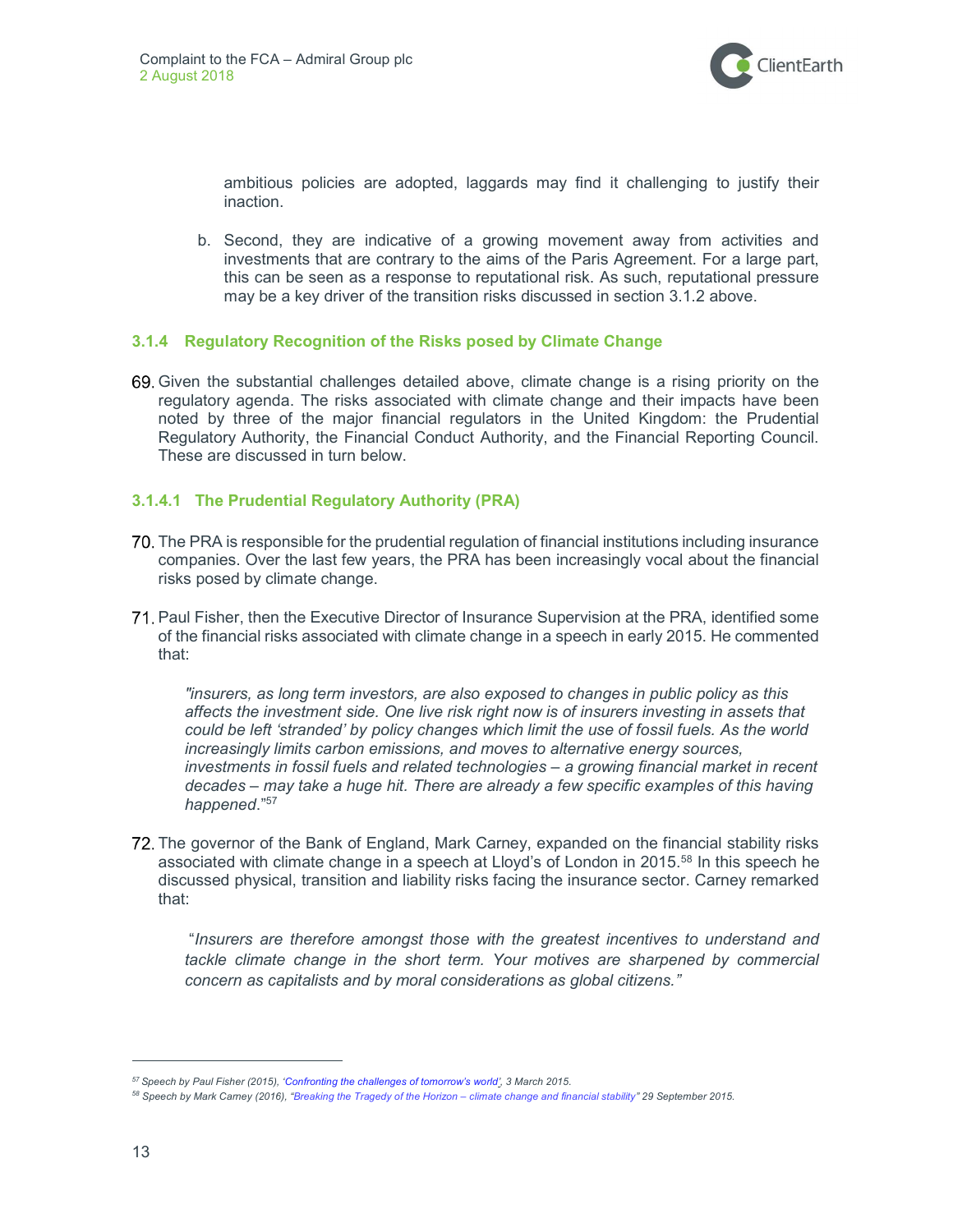

- At the same time, the PRA published its report on climate change and the insurance sector which explored the issues in greater detail.<sup>59</sup> This was followed by a quarterly bulletin published by the Bank of England in 2017 which revisited these risks and their relevance to financial regulators.<sup>60</sup>
- Carney further addressed climate-change related risks at the International Climate Risk Conference for Supervisors in April 2018. In that speech, he spoke extensively about the impact of climate change on insurers.
- 75. Carney reiterated that insurers were on the "front line of the physical risks posed by climate change". He also warned that insurers needed to be wary of cognitive dissonance whereby climate risks are ignored by insurers' asset managers.<sup>61</sup>
- Furthermore, Carney emphasised that insurers will need to consider the longer-term impacts of climate change on their business models. Annual repricing and the withdrawal of coverage could only mitigate the risks to an extent.
- The PRA is clearly aware of the systemic financial risks that climate change poses, and the particular vulnerabilities of the insurance sector. Notably, it has alluded to further regulatory scrutiny of climate change risks in the future with a focus on disclosure.<sup>62</sup>

#### 3.1.4.2 The Financial Conduct Authority (FCA)

- The FCA has recently discussed climate change risks as part of its response to a Law Commission report on pension funds and social investment.<sup>63</sup>
- 79. In its response, it confirmed that "the FCA consider that financially material ESG risks, including climate change risks, should be incorporated into investment decision making".<sup>64</sup>
- While the comments are made in the context of pension funds, the investment challenges they face largely mirror those facing insurers. Both pension funds and insurers are vulnerable to the transition risks discussed above. Against that backdrop, the FCA's comments are equally relevant to the present Complaint.
- Furthermore, the FCA recently responded to the Environmental Audit Committee's Green Finance report. They listed a number of proactive steps which they are taking with regard to climate change-related disclosures.
- 82. As part of this, the FCA stated it will "highlight to issuers the need to make adequate disclosures regarding materially important information, including information that allows investors to understand how ESG matters affect the valuation of a listed company's securities and how these matters are managed by the company.<sup>"65</sup>

<sup>64</sup> Department for Work & Pensions (2018). "Pension funds and social investment: the Government's final response" June 2018.

<sup>59</sup> Bank of England (2015).

<sup>60</sup> Bank of England (2017). "Quarterly Bulletin 2017 Q2 - Topical article: The Bank of England's response to climate change".

<sup>&</sup>lt;sup>61</sup> Speech by Mark Carney (2018).

<sup>62</sup> See https://uk.reuters.com/article/us-boe-insurance-regulations/bank-of-england-to-intensify-climate-change-scrutiny-of-insurers-idUKKCN1J30UO <sup>63</sup> Law Commission (2017). "Pension Funds and Social Investment " Law Comm No. 374 printed 22 June 2017.

<sup>&</sup>lt;sup>65</sup> Letter from David Geale, Director of Policy at the FCA, to Mary Creagh MP, Chair of the Environmental Audit Committee, dated 6 July 2018.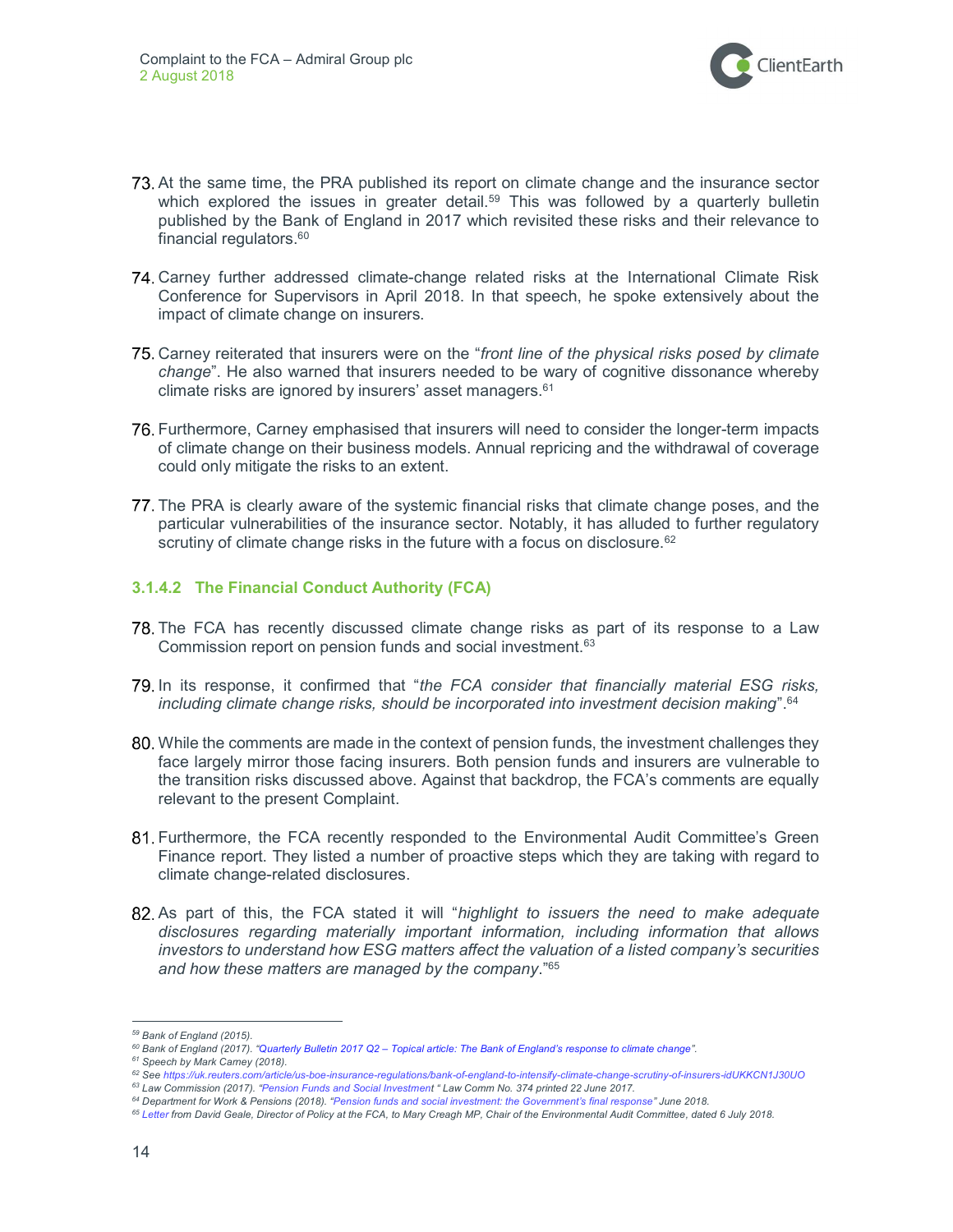

83. It is ClientEarth's submission that this Complaint represents an opportunity for the FCA to take action in line with its recent statement.

#### 3.1.4.3 The Financial Reporting Council (FRC)

- 84. The FRC is responsible for monitoring corporate reporting and compliance with accounting requirements.<sup>66</sup> Climate change has been a strong theme identified in the FRC's Annual Reviews of Corporate Reporting for both 2015/2016 and 2016/2017.
- 85. In the 2015/2016 Review, the FRC states that: "We encourage companies to consider a broad range of factors when determining the principal risks and uncertainties facing the business, for example cyber-crime and climate change."<sup>67</sup>
- 86. In the 2016/2017 Review, the FRC stated that "we expect reference to be made to the impact of climate change where relevant for an understanding of the company's activities." $^{68}$
- 87. In 2017, the FRC also published a draft of proposed amendments to their Guidance on the Strategic Report, which specifically highlights climate change as an example of the type of risk that entities should be considering.
- This echoes the increasing importance that investors are placing on climate-related disclosures. Stephen Haddrill, CEO of the FRC, has written that investors have "expressed surprise that risks relating to data protection in IT system / cyber risks and risks from climate change are not reported more often as principal risks."<sup>69</sup>

#### 3.1.5 Sectoral Recognition of the Risks Posed by Climate Change

- 89. The Sustainable Insurance Forum ("SIF") has recognised that "climate change is one of the most serious long-term threats to the financial system. Insurance is one of the financial subsectors most exposed to climate-related risks, being potentially exposed on both sides of its balance sheet.<sup>"70</sup> This has been echoed in research with LeBlanc and Linkin identifying insurance as the "canary in the coal mine" for climate-related financial risks.<sup>71</sup>
- 90. Importantly, SIF also warns insurance companies against "prematurely concluding that climate-related risks are not material based on a certain perception of their longer-term nature."<sup>72</sup>
- As a result of the significance of climate change risks, SIF has been working with the International Association of Insurance Supervisors ("IAIS") to produce an "Issues Paper on Climate Change Risks to the Insurance Sector". The paper states that "physical and transition

<sup>66</sup> Financial Reporting Council (2017). "FRC Roles and Responsibilities: Schedule of Functions and Powers" June 2017.

<sup>&</sup>lt;sup>67</sup> Financial Reporting Council (2016). "Annual Review of Corporate Reporting 2015/2016". October 2016.

<sup>&</sup>lt;sup>68</sup> Financial Reporting Council (2017). "Annual Review of Corporate Reporting 2016/2017". October 2017.

<sup>&</sup>lt;sup>69</sup> Letter from Stephen Haddrill to the Audit Committee Chairman dated 15 December 2015.

<sup>70</sup> Sustainable Insurance Forum (2017). "Leading Insurance Supervisors Support Adoption of Climate Disclosure Recommendations" Response to FSB TCFD Recommendations Report public consultation.

<sup>71</sup> LeBlanc, A. and Linkin, M. (2010). "Insurance industry". InClimate Change Adaptation in New York City: Building a Risk Management Response: New York City Panel on Climate Change 2010 Report, pp. 113, New York, NY: Annals of the New York Academy of Sciences.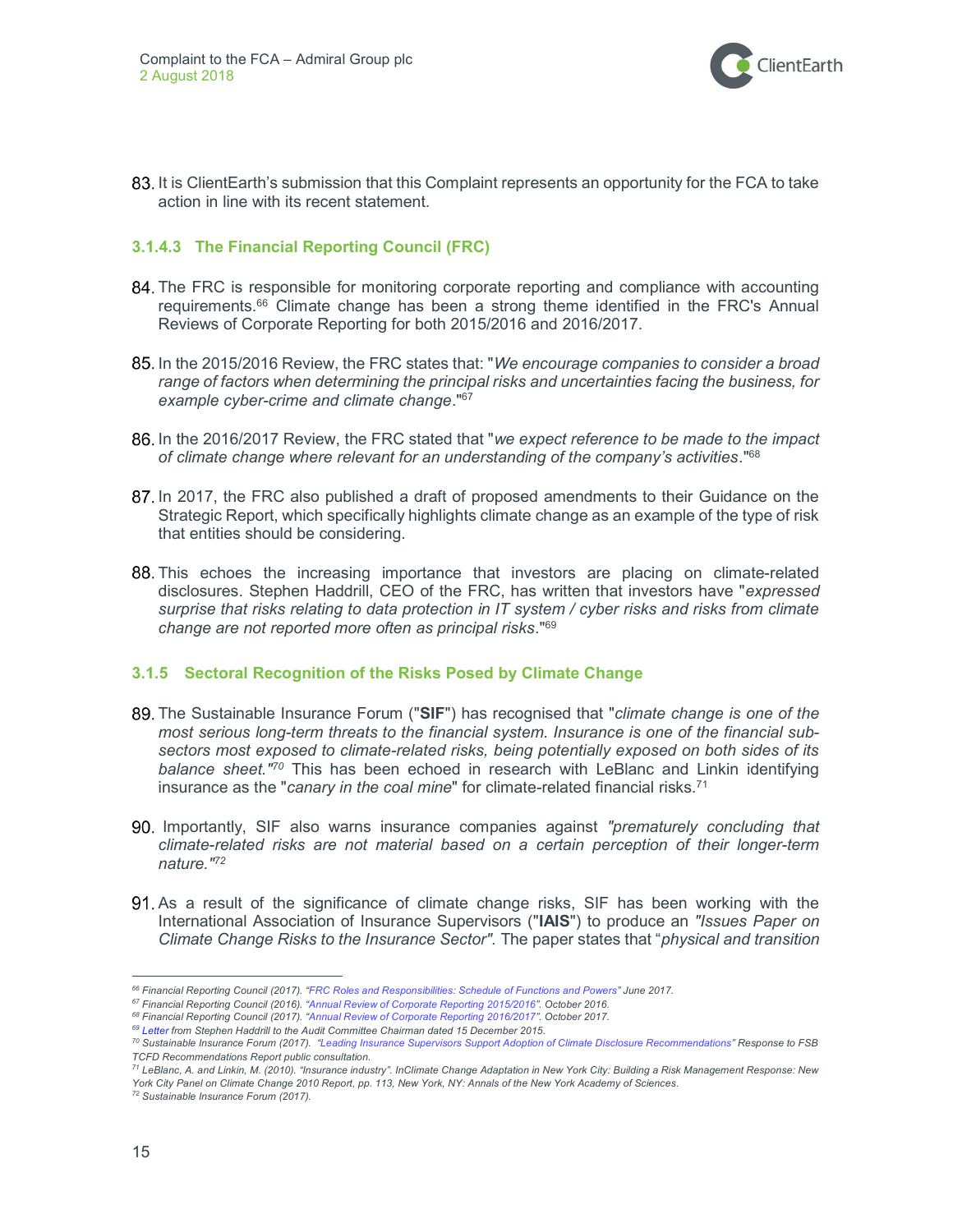

risks may pose different strategic, operational, and reputational risks to insurers across underwriting and investment business. While certain climate-related risk factors are long-term in nature, some are already having material impacts".<sup>73</sup>

- 92. Some insurance companies have already made progress in recognising the material risks posed by climate change. This can be seen in the annual reports produced by other leading insurers.
- 93. For instance, AXA recognises in its annual report that "the consequences of climate change are expected to significantly impact the insurance industry, including with respect to risk perception, pricing and modelling assumptions, and the need for new insurance products, all of which may create unforeseen risks not currently known to us".<sup>74</sup>
- Thomas Buberl, the CEO of AXA, has further commented that "a +4 $^{\circ}$ C world is not insurable"<sup>75.</sup> This drives home that insurers' business models may be fundamentally threatened by climate change.
- 95. Another example is provided in the annual report of Aviva. In describing their principal risks, they include "Climate change - potentially resulting in higher than expected weather-related claims (including business continuity claims) and inaccurate pricing of general insurance risk, as well as adversely impacting economic growth and investments markets. Trend - increasing. Risks impacted: General insurance risk, credit risk, market risk." 76
- 96. Steve Waygood of Aviva has commented that: "Many scientists are saying that 4, 5, 6 degrees is at least a risk that we need to be considering. At 4 degrees the insurance business model fails to exist. We could not underwrite to the price that the economy can afford. At 6 degrees [...] the present value of risk from 6 degrees change is £42 trillion. Of course, these are models but, in terms of the hazards that we would experience, we are talking about economic meltdown."<sup>77</sup>
- 97. The insurance industry has been aware of these issues for some years. In 2006, a former CEO of Swiss Re, John Coomber, stated that "climate change is the number one risk in the world ahead of terrorism, demographic change, and other global risk scenarios."<sup>78</sup> Indeed, in surveys conducted by PWC, insurance companies have consistently ranked climate change and natural catastrophes amongst the most significant risks.<sup>79</sup>
- These concerns were echoed in this years' Global Risks Report published by the World Economic Forum. Their survey found both "natural disasters" and the "failure of climatechange mitigation and adaptation" ranked in the top 5 risks for likelihood and impact. $80$

<sup>73</sup> International Association of Insurance Supervisors and Sustainable Insurance Forum (2018). "Issues Paper on Climate Change Risks to the Insurance Sector." pg. 17.

<sup>74</sup> AXA Annual Report 2017.

<sup>75</sup> See https://www.axa.com/en/newsroom/press-releases/axa-accelerates-its-commitment-to-fight-climate-change

<sup>76</sup> Aviva plc Annual Report 2017.

<sup>&</sup>lt;sup>77</sup> House of Commons Environmental Audit Committee (2018). "7<sup>th</sup> Report - Greening Finance: Embedding Sustainability in Financial Decision Making." 04 June 2018, pg. 6.

<sup>&</sup>lt;sup>78</sup>Kunreuther, H.C. and E. Michel-Kerjan (2007). "ClimateChange, Insurability of Large-Scale Disasters and the Emerging Liability Challenge." Cambridge, MA: National Bureau of Economic Research, pg. 3.

<sup>79</sup> See PWC "Insurance Banana Skins" series.

<sup>80</sup> World Economic Forum (2018). "Global Risks Report 2018: 13th Edition".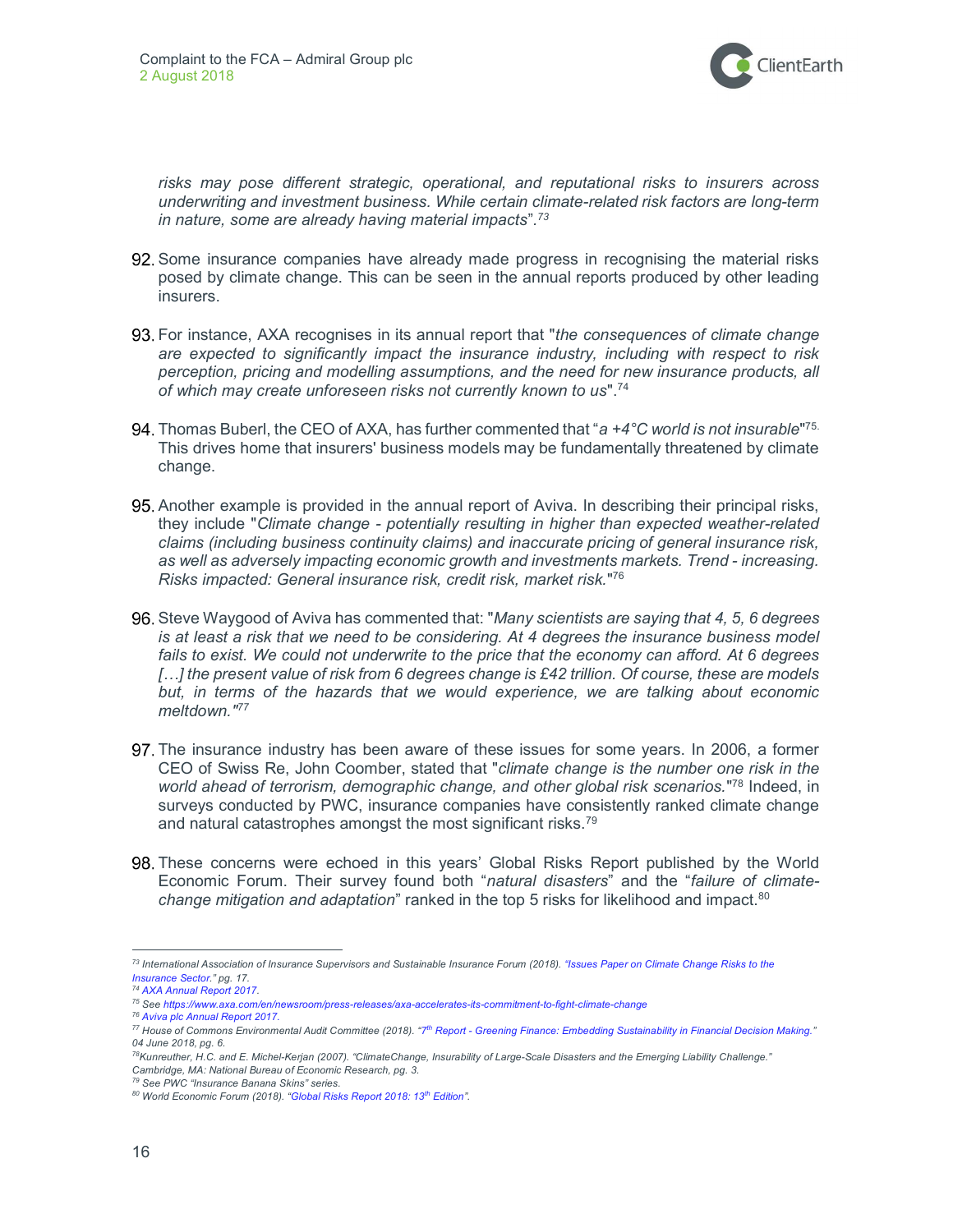

- 99. Research supports these conclusions, finding that "Climate change is influencing capital accumulation in the insurance industry by increasing the frequency and intensity of damage from extreme weather events, which threatens the availability and affordability of coverage and the ability to diversify risk across investment portfolios."<sup>81</sup>
- 100. The same research concludes that the majority of insurance companies do not integrate climate change into their risk management practices. Instead, they rely on their existing governance, underwriting and investment practices. Their approach is usually predicated on an assumption that annual adjustments to rates are sufficient to manage climate risk. They also rely on third-party vendor catastrophe models to determine premiums and reserves. 82
- 101. This is problematic as existing risk management frameworks are ill suited to managing climate risk which acts across an unprecedented range of temporal and geographical scales. In particular:
	- a. The majority of third-party catastrophe models do not expressly account for climate change. This is despite the fact that models can be conditioned to reflect possible future changes.<sup>83</sup> Rather, they rely on implicit climatic trends embedded in historical data.  $84$  Relying on this approach assumes that climate change will continue to increase gradually in line with historic trends.

Such assumptions are dangerous, especially since global weather patterns could mask the true impacts of climate change on historical data sets. Furthermore, there could be abrupt shifts in climate change once tipping points are surpassed which such models are blind to.<sup>85</sup>

This is echoed by some of the major insurers. According to Iwan Stalder, Zurich's Head of Global Cat Management, "It's important that we look at the risk beyond the historical record. If we believe nothing worse can happen than we have seen so far, we will miss the worst event." He adds that "the historical record is a good starting point, but for [natural catastrophe modelling] it is not enough."<sup>86</sup>

- b. Relying on annual rate adjustments involves similar assumptions of gradual, manageable changes in climate. For the reasons stated above, this assumption is questionable. It also ignores the spectre of assets being rendered uninsurable if risks become too great. Premiums can only increase so much before a line of business becomes unviable. Furthermore, endlessly increasing premiums may not be feasible where governments intervene.
- c. Finally, it is unclear whether the existing risk management approach acknowledges the degree to which climate risks are correlated. A significant increase in natural

 $\overline{a}$ 

84 Lloyd's of London (2014).

<sup>81</sup> Wood, M. and Thistlethwaite, J. (2018). "Insurance and Climate Change Risk Management: Rescaling to Look Beyond the Horizon" British Journal of Management, Vol. 29, pg. 282.

 $82$  Ibid.

<sup>83</sup> The Review Worldwide Insurance (2008). "A Guide to Catastrophe Modelling". In association with RMS, pg 17.

<sup>85</sup> For instance, see Alley et al. (2003). "Abrupt climate change" Science, 299, 2005 - 2010, and American Association for the Advancement of Science. What We Know: The Reality, Risks, and Response to Climate Change.'

<sup>86</sup> See https://www.bloomberg.com/news/sponsors/zurich/interconnected-risks-put-global-businesses-in-path-of-extreme-weatherevents/?adv=6712&prx\_t=1LgDAAAAAAFEANA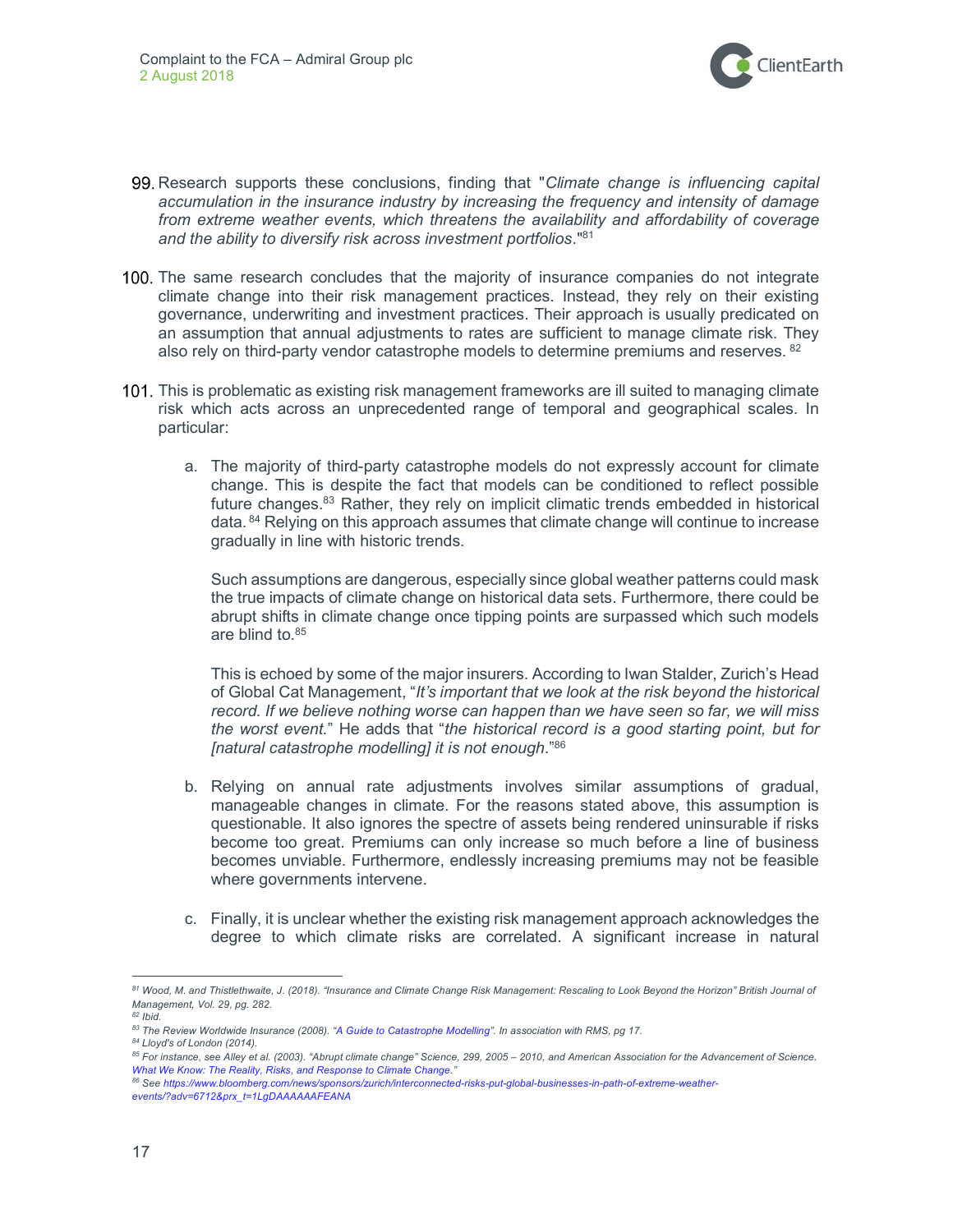

catastrophe pay outs could be more difficult to meet if stranded asset risks are concurrently materialising in insurers' investment portfolios.

- 102. In light of the above, it is clear that climate change poses challenges beyond the traditional risks often identified by insurance companies. It is therefore imperative that insurance companies disclose these risks to their shareholders and explain how they are being managed. Indeed, SIF has recognised the "critical importance" of adequate climate disclosure.<sup>87</sup>
- 103. A framework for disclosing climate-related financial risks was published by the Task Force on Climate-related Financial Disclosures in June 2017.<sup>88</sup> This recommended framework was accompanied by sector-specific supplemental guidance on implementation for the insurance industry.<sup>89</sup> Accordingly, there are existing sources of advice on how material climate-related risks should be disclosed.

### 3.2 Additional Material Climate-risk Factors Applicable to Admiral

104. The previous section gave an overview of the challenge which climate change poses to motor and household insurers. However, climate change is likely to impact insurance companies differently depending on their business models. This section provides some additional examples of how Admiral may be particularly vulnerable to climate change.

#### 3.2.1 Business-wide

- 105. Admiral is a household name in the United Kingdom. This may make it particularly susceptible to the reputational risks discussed above. For instance, the Ethical Consumer gave Admiral the "worst" rating for environmental reporting and climate change – noting a complete "lack of transparency" with respect to climate risk in investments, a failure to participate in any climate initiatives, and a lack of transparency in shareholding and voting records with respect to climate change.<sup>90</sup> This may cause concern not only for consumers, but also shareholders.
- 106. In addition, Admiral has previously identified some further climate risks affecting their business. In their CDP report from 2013, they describe the following risks that are driven by change in physical climate parameters:
	- a. "Change in mean (average) precipitation Increase in flood risk potentially increasing claim frequency and severity";
	- b. "Snow and ice Increase in frequency of snow and ice during winter period potentially increasing claim frequency and severity"; and
	- c. "Other physical climate drivers Wind storm and gales risk potentially increasing claim frequency and severity".<sup>91</sup>

<sup>87</sup> Sustainable Insurance Forum (2017).

<sup>88</sup> Task-Force on Climate-related Financial Disclosures (2017).

<sup>89</sup> Task-Force on Climate-related Financial Disclosures (2017). "Annex: Implementing the Recommendations of the TCFD" June 2017.

<sup>90</sup> See http://www.ethicalconsumer.org/scoredetails.aspx?ProductId=511288

<sup>91</sup> See Admiral submission to CDP from 2013 available at https://www.cdp.net/en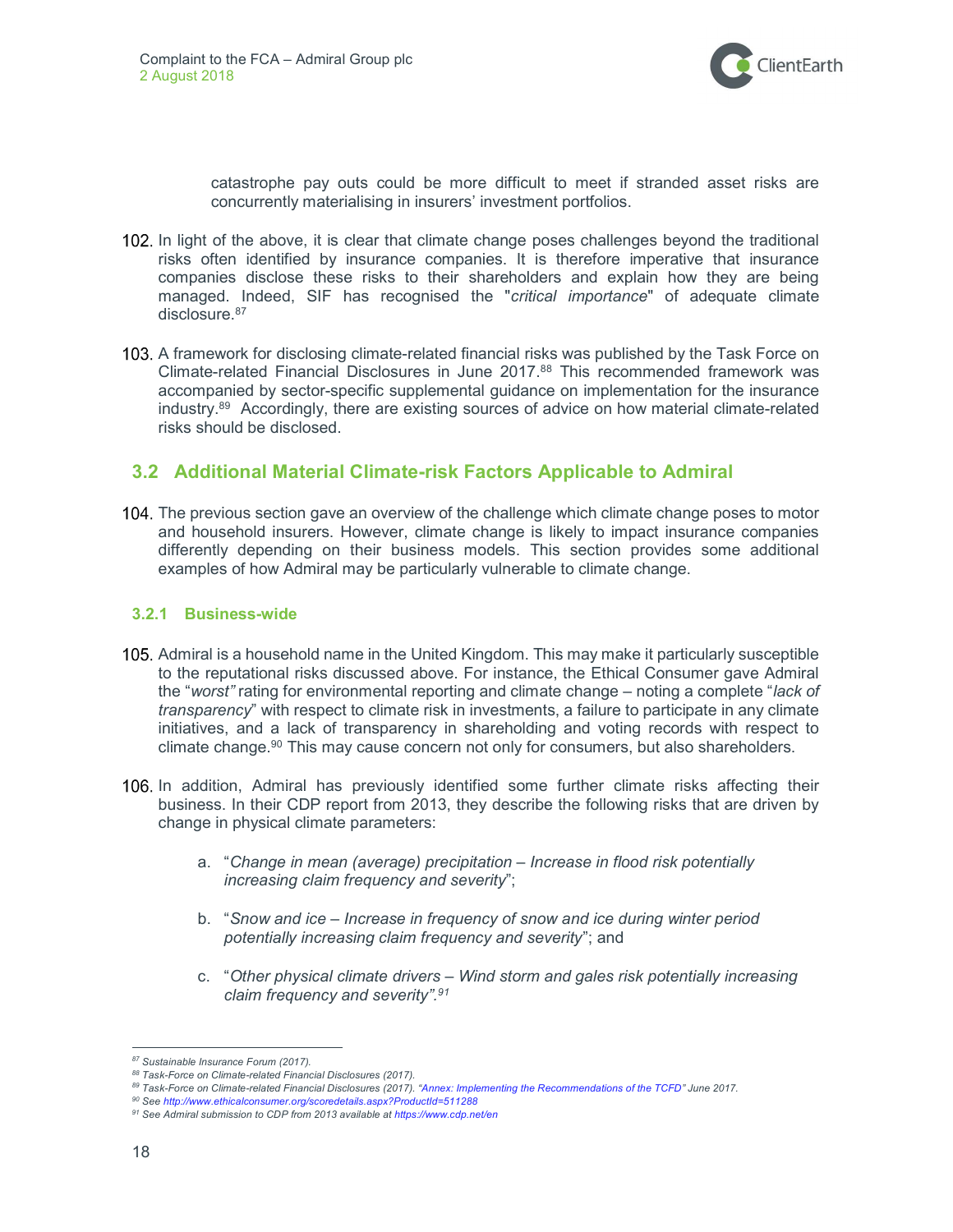

107. Furthermore, Admiral has previously discussed certain climate change risks in their annual reports. In 2007, they stated that:

"The Group has reviewed the risks facing its business operations as a result of climate change. The volume of motor insurance claims for any given portfolio of business is to a large degree dependent upon weather conditions. The risk associated with climate change is the potential change to claims frequency through the impact of more extreme weather patterns. It is virtually impossible to model the potential impact of climate change on claims frequency as the actual climate change induced outcome for the UK is unknown. However, the Group does assess the potential costs associated with a number of disaster scenarios such as a major storm in the South East, major flood on the East Coast, and a complete flooding of the Thames in the London area. The Group maintains sufficient reinsurance cover to provide protection in the event of catastrophes of this nature."<sup>92</sup>

- 108. Similar statements appear in their 2008 and 2009 annual reports, but were then omitted from all subsequent annual reports. There have been significant advances in climate science since these statements, including the improved ability to model potential impacts.<sup>93</sup> Despite this, the third-party vendor models used by insurers often do not expressly account for climate change. $94$  Accordingly, it is vital that Admiral remains alive to these risks.
- 109. In its annual report, Admiral also discusses its use of reinsurance to mitigate against natural catastrophe losses. Nevertheless, reinsurers are exposed to substantial climate change risks themselves. Accordingly, climate change itself presents a risk to the counterparty supply chain which must be considered.
- 110. Finally, Admiral's investment portfolios are likely to be exposed to transition risks. As discussed above, this results in correlated climate risks which may impact both sides of Admiral's balance sheet.<sup>95</sup>

#### 3.2.2 Car Insurance

- 111. Car insurance is a core business of Admiral accounting for approximately £2.7 billion in revenue and £590 million in net written premiums.<sup>96</sup>
- 112. In its Annual Report, Admiral acknowledges that:

"…2017 was a year with catastrophic losses across the US, with a number of hurricanes hitting the southern coasts. In particular, Hurricane Harvey impacted our Texas customers...hurricane claims did impact our loss ratio by approximately 5 points."<sup>97</sup>

<sup>92</sup> See Admiral's Annual Report from 2007, pg. 39.

<sup>93</sup> For example, see Bulletin of the American Meteorological Society (2017). "State of the Climate in 2016 - Special Supplement to the Bulletin of the American Meteorological Society" Vol. 98, No. 8, August 2017

<sup>&</sup>lt;sup>94</sup> See paragraph 101.

<sup>95</sup> See paragraphs 44 and 89.

<sup>96</sup> Admiral Annual Report (2017), pgs 20 & 26.

<sup>97</sup> Admiral Annual Report (2017), pg. 24.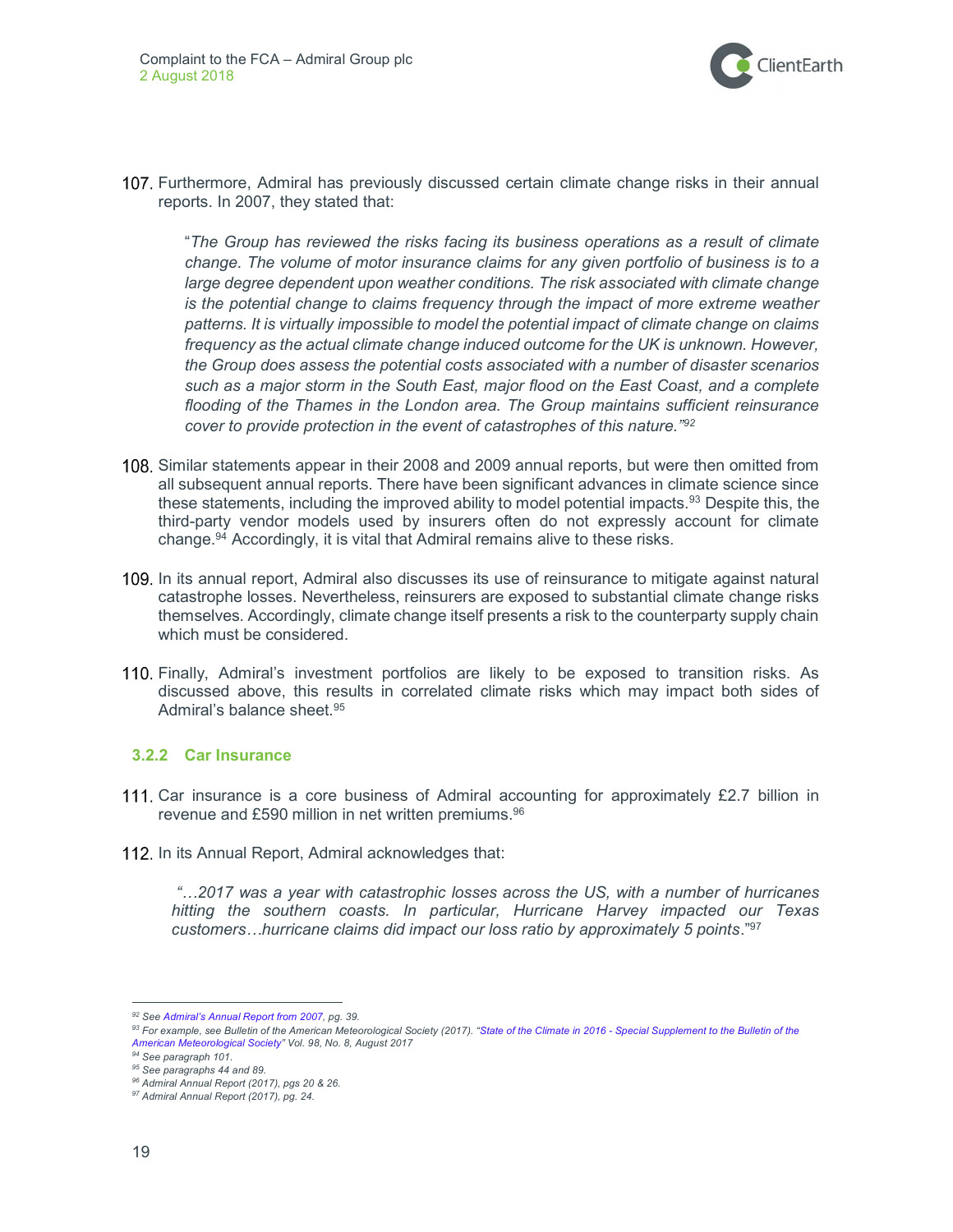

- 113. Overall, Admiral retains only 22% of net underwriting exposure for the car business<sup>98</sup>. However in the US, which is expected to suffer from more frequent and severe extreme weather events such as Hurricane Harvey, Admiral retained  $33\%$  of the underwriting risk.<sup>99</sup> In other words, Admiral is exposed to greater risk in this region.
- 114. Admiral may therefore be particularly exposed to natural catastrophes in the United States which are set to increase due to climate change. Hurricane Harvey demonstrated the extent to which these events can have a detrimental impact on business performance. If multiple events were to occur in areas of concentrated business, losses may be higher still.
- 115. Furthermore, Admiral's core business is in the UK which means that it is vulnerable to the climate risks discussed in section 3.1.1. For instance, climate change could cause UK flood losses to rise by 25-30% over the next 20 years.<sup>100</sup> When one considers that 3 out of 4 cars damaged by flood water are written of  $f^{101}$ , this could mean substantial insured losses for Admiral.
- 116. Admiral may also be impacted by changes in consumer behaviour due to climate change. This risk was identified by Admiral in its CDP report from 2013 where it identified "changing consumer behaviour" as a risk driver, stating that "consumers may switch from cars to public transport or reduce number of vehicles in household".

#### 3.2.3 Household Insurance

- 117. Admiral has a growing household insurance business which is exposed to natural catastrophes.<sup>102</sup> This makes it particularly susceptible to the physical climate change risks detailed above.
- 118. Furthermore, Admiral has little geographical spread to diversify household insurance risk and must rely on reinsurance. As previously discussed, one impact of climate change is that it may exacerbate counterparty risk, which is an important consideration in overall risk management.
- 119. The household business is exposed at 30% net underwriting risk, which again is higher than the 22% net underwriting exposure for the car business.<sup>103</sup> Accordingly, adverse weather events may have a greater proportionate impact on its household business, a business which is being targeted for expansion.

<sup>98</sup> Admiral Annual Report (2017), pq. 22.

<sup>99</sup> Admiral Annual Report (2017), pg. 27.

<sup>100</sup> See https://www.insuranceerm.com/news-comment/climate-change-could-cause-uk-flood-losses-to-rise-by-30.html

<sup>101</sup> See https://floodsdestroy.campaign.gov.uk

<sup>102</sup> Admiral Annual Report (2017), pg. 33.

<sup>103</sup> Admiral Annual Report (2017), pg 23.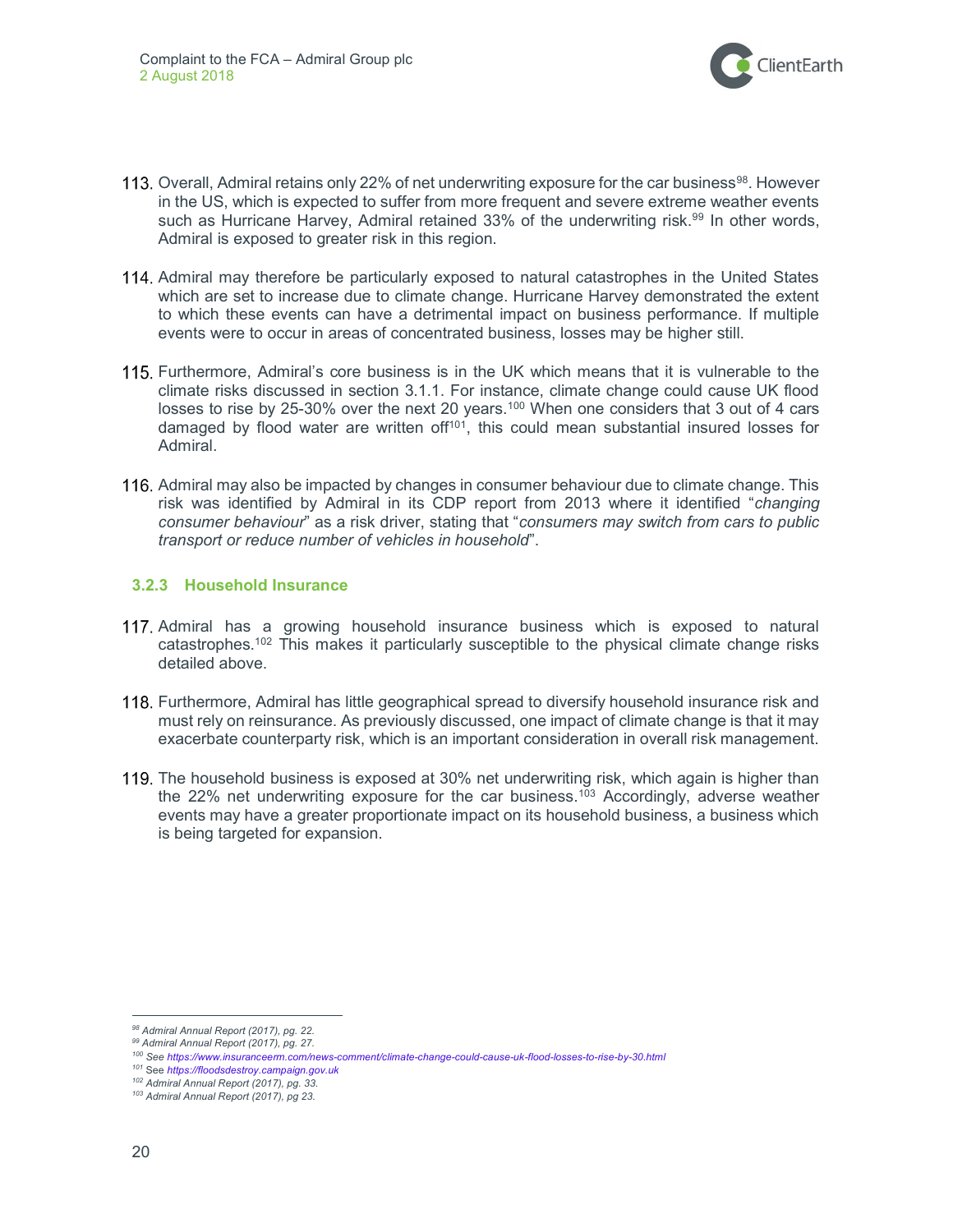

## 4 The Law

### 4.1 Disclosure and Transparency Rules

- 120. The Transparency Directive<sup>104</sup> was issued on 15 December 2004 and revised in 2013. Its purpose is to increase transparency and promote the flow of information to market participants in order to enhance investor protection and market efficiency.
- 121. According to the preamble, "the disclosure of accurate, comprehensive and timely information about security issuers builds sustained investor confidence and allows an informed assessment of their business performance assets."<sup>105</sup>
- 122. The section of the FCA Handbook which relates to the implementation of the Transparency Directive in the United Kingdom is the Disclosure Guidance and Transparency Rules ("DTRs"). The three provisions of the DTRs which are relevant to this Complaint are set out below.
	- a. DTR 1A.3.2 R states that "an issuer must take all reasonable care to ensure that any information it notifies to a [Regulatory Information Service] is not misleading, false or deceptive and does not omit anything likely to affect the import of the information."
	- b. DTR 4.1.5 R states that "an issuer's financial report must include:... (2) a management report...."
	- c. In turn, DTR 4.1.8 R states that "the management report must contain:  $\ldots$  (2) a description of the **principal risks and uncertainties facing the issuer**" (emphasis added).
- 123. The DTRs do not provide a definition of the term "*principal risks and uncertainties*". However, these requirements appear to be synonymous with section 414C(2)(b) of the Companies Act 2006 which requires companies to disclose "a description of the principal risks and uncertainties facing the company" in the "strategic report".
- 124. On that basis, we can look to secondary sources for guidance on the term "*principal risks and* uncertainties". In 2014, the FRC published its Guidance on the Strategic Report ("FRC Guidance").
- 125. This guidance is described by the FRC as being persuasive although not mandatory. As such, the following paragraphs of the FRC Guidance provide an authoritative indication as to what constitutes a principal risk or uncertainty.
	- a. Paragraph 5.1 states that "Information is material if its omission or misrepresentation could influence the economic decisions shareholders take on the basis of the annual report as a whole."
	- b. Paragraph 5.3 states that "Materiality is an entity-specific aspect of relevance based on the nature or magnitude (or both) of the actual or potential effect of the matter to

 $\overline{a}$ <sup>104</sup> Directive 2004/109/EC

<sup>105</sup> Paragraph (1) of Directive 2004/109/EC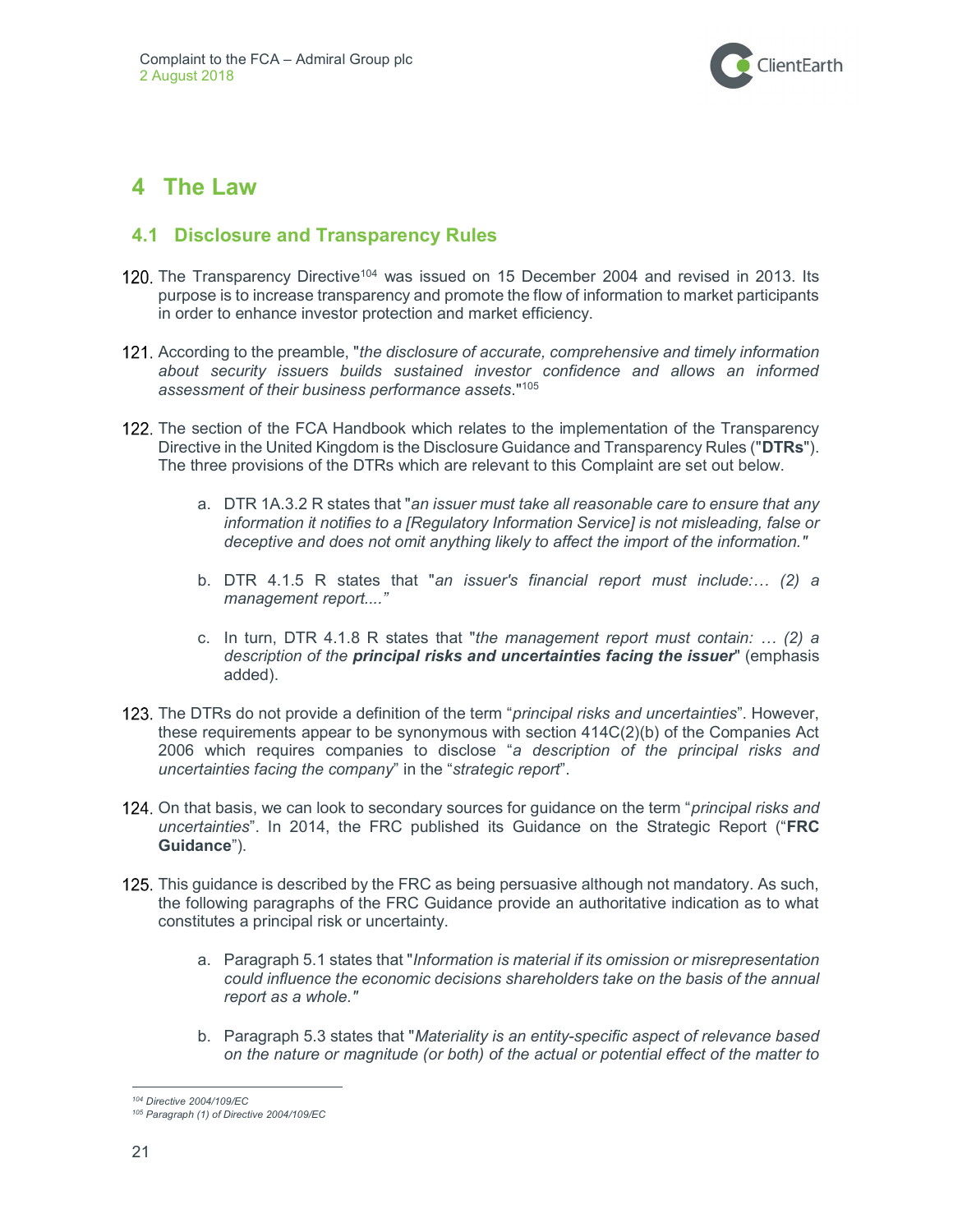

which the information relates in the context of an entity's annual report. It requires directors to apply judgement based on their assessment of the relative importance of the matter to the entity's development, performance, position or future prospects."

- c. Paragraph 5.4 states that: "Materiality in the context of the strategic report will depend on the nature of the matter and magnitude of its effect, judged in the particular circumstances of the case."
- d. Paragraph 5.7 states that "the terms 'key' … and 'principal' … refer to facts or circumstances that are (or should be) considered material to a shareholder's understanding of the development, performance, position or future prospects of the business."
- e. Paragraph 7.24 states that "The risks and uncertainties included in the strategic report should be limited to those considered by the entity's management to be material to the development, performance, position or future prospects of the entity."
- f. Paragraph 7.25 states that "Directors should consider the full range of business risks, including both those that are financial in nature and those that are non-financial. Principal risks should be disclosed and described irrespective of how they are classified or whether they result from strategic decisions, operations, organisation or behaviour, or from external factors over which the board may have little or no direct control."

126. In light of this guidance, it is ClientEarth's submission that:

- a. in order to satisfy DTR 4.1.8 R, the management report must include a description of all the principal risks and uncertainties facing the company;
- b. for the purpose of DTR 4.1.8 R, 'principal risks and uncertainties facing the company' means facts or circumstances that are (or should be) considered material to a shareholder's understanding of the development, performance, position or future prospects of the business;
- c. for the purpose of DTR 4.1.8 R, 'material' facts or circumstances are facts or circumstances which a reasonable director in the position of Admiral's directors would identify and consider could influence the economic decisions shareholders take on the basis of the annual report as a whole.
- 127. It was shown in section (3) above that climate change-related risks are material to Admiral. Furthermore, a reasonable director of a FTSE 100 insurer should be aware of these risks given that UK financial regulators have repeatedly flagged climate change-related risks since 2015. Accordingly, Admiral must disclose these risks in their annual report.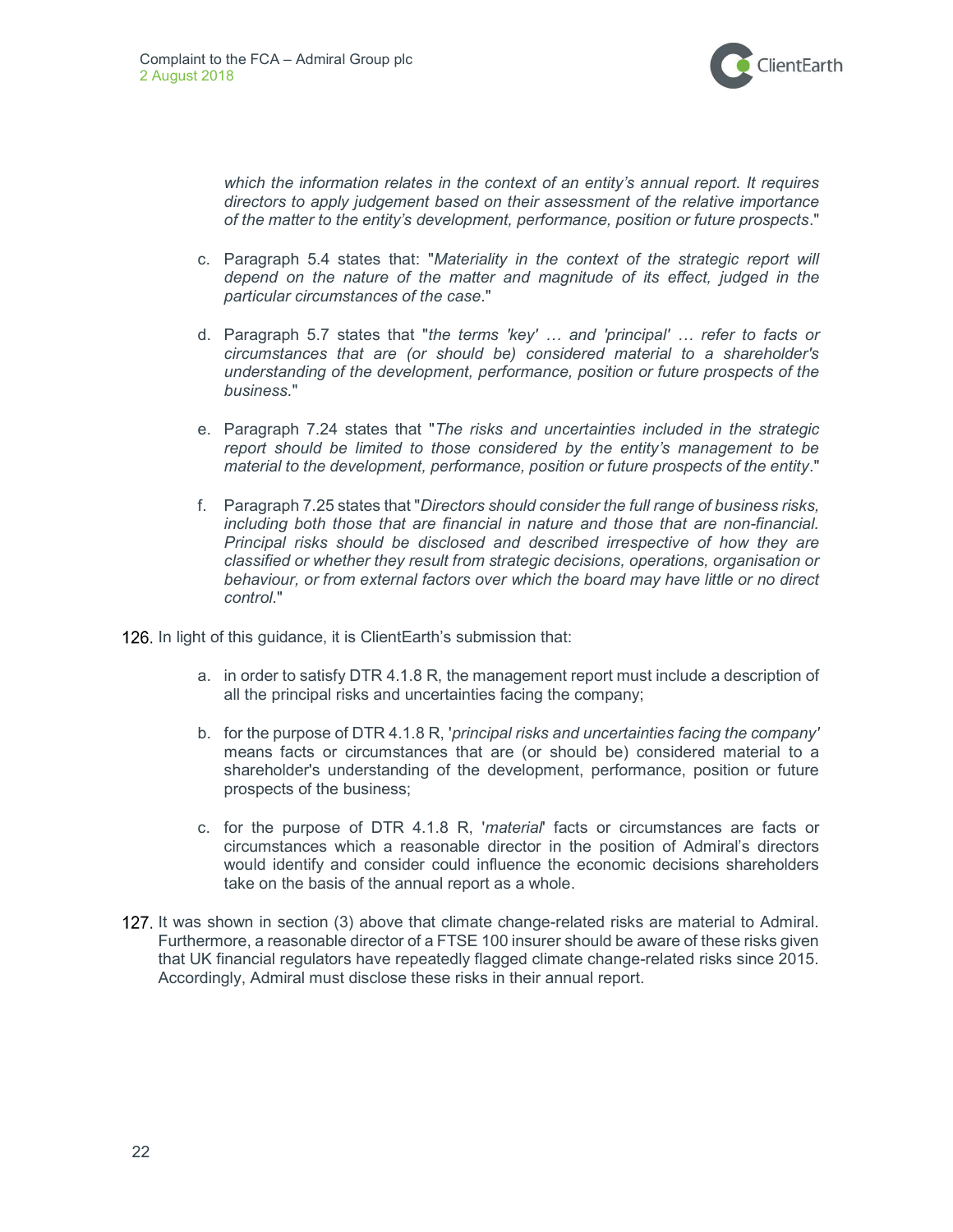

# 5 Admiral's Breach of its Legal Duties

#### 5.1.1 Omission of Information

- 128. The discussion in section (3) of this Complaint made it clear that climate change poses a material risk to the insurance sector. In addition, Admiral's business model comprises numerous elements which are particularly susceptible to climate risks.
- 129. In accordance with the laws set out in section (4) of this Complaint, Admiral has a legal duty to disclose the principal risks and uncertainties facing its business.
- 130. Despite this, Admiral makes no reference to climate change in its annual report.
- 131. Admiral is therefore in breach of DTR 4.1.8 R as it has failed to disclose a principal risk and uncertainty affecting its business. (Breach 1)
- 132. Consequently, Admiral is also in breach of DTR 1A.3.2 R for omitting information which is likely to affect the import of the annual report. (Breach 2)

## 6 Request to the FCA

- 133. The annual report is a key resource which enables investors to assess the nature and value of a particular business. Admiral's failure to adequately disclose principal climate risks may therefore hamper their investors' ability to make an informed assessment
- 134. The FCA has the following powers under section 91(1ZA) of the Financial Services and Markets Act 2000 ("FSMA"):

"If the FCA considers that -

- (a) an issuer who has requested or approved the admission of a financial instrument to trading on a regulated market,
- (b) a person discharging managerial responsibilities within such an issuer, or
- (c) a person connected with such a person discharging managerial responsibilities,

has contravened any provision of disclosure rules, it may impose on him a penalty of such amount as it considers appropriate."

135. Furthermore, the FCA may take the following measures under LR 1.3.2 R of the Listing Rules:

(1) "The FCA may, at any time, require an issuer to publish such information in such form and within such time limits as it considers appropriate to protect investors or to ensure the smooth operation of the market. [Note: Article 16.2 CARD]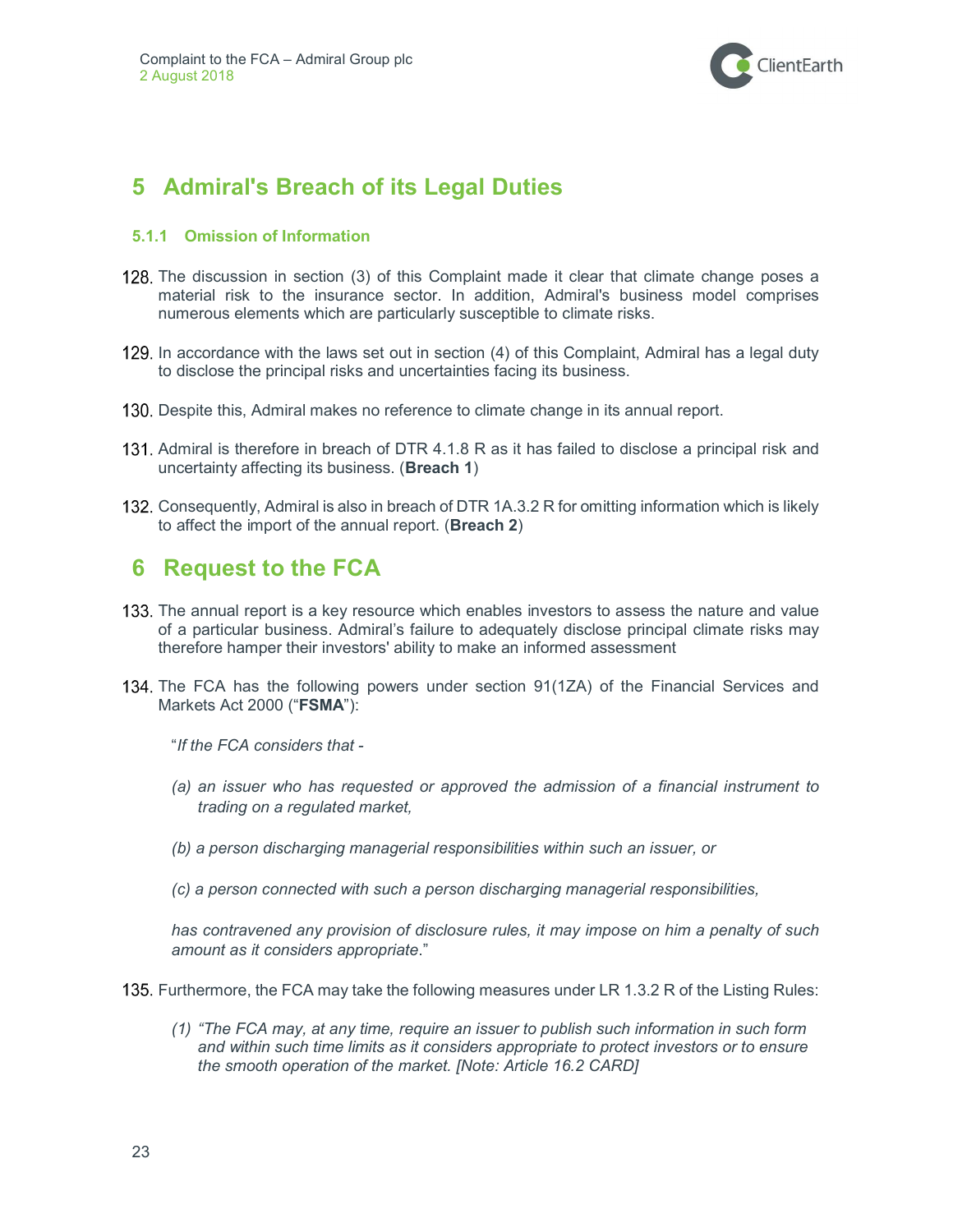

- (2) If an issuer fails to comply with a requirement under paragraph (1) the FCA may itself publish the information (after giving the issuer an opportunity to make representations as to why it should not be published). [Note: Article 16.2 CARD]"
- 136. In light of the legal breaches detailed above, ClientEarth requests that the FCA:
	- a. imposes a financial penalty on Admiral in an amount it considers appropriate; and
	- b. requires Admiral to publish information so as to rectify the above-referenced deficiencies in its annual report.
- 137. These steps are vital to ensure that investors have adequate information on Admiral's exposure to climate change-related risks. For the reasons given above, it is important that the information in the public domain is both accurate, and legally compliant.
- 138. In the alternative, ClientEarth requests that the FCA publishes a statement censuring Admiral in accordance with section 91(3) of FSMA.
- 139. Again, a public statement of this nature would put investors on notice that the information in Admiral's annual report does not adhere to the standards required by law.
- 140. Please do not hesitate to contact us if we can be of any further assistance in relation to this complaint.